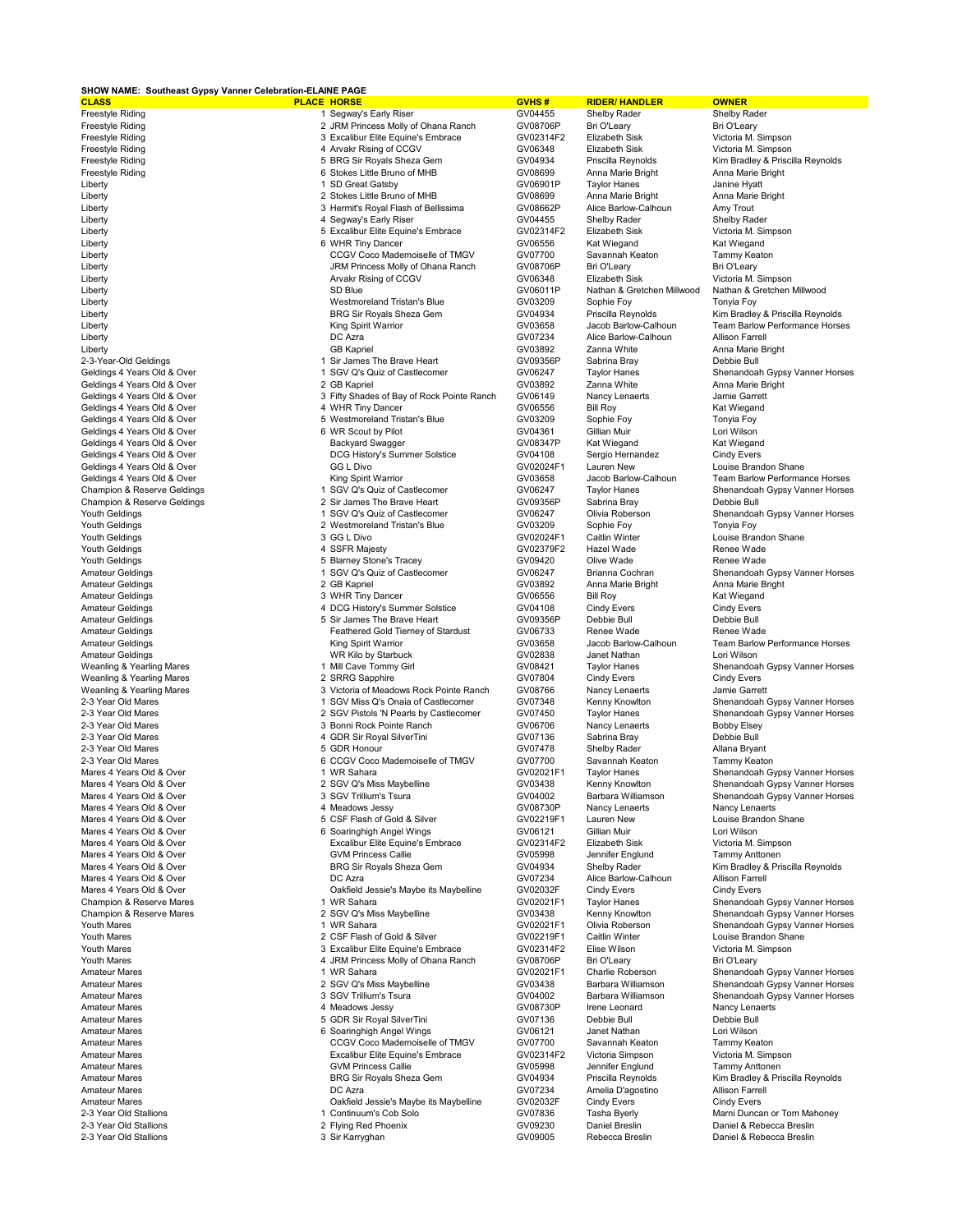Youth Showmanship 6 GG L Divo GV02024F1 Caitlin Winter Louise Brandon Shane

Stallions 4 Years Old & Over 1 State of the State of State of the State of GV06901P Taylor Hanes Janine Hyatt<br>Stallions 4 Years Old & Over 1 State of the State of Diamond Cavis GV07147 Mindy Davis Mindy Davis Stallions 4 Years Old & Over 2 Pulled and Dungarvan Black Diamond 2 Dungarvan Black Diamond 2 Dungarvan Black Diamond 2 Dungarvan Black Diamond CV07147 Mindy Davis Mindy Davis Mindy Davis Mindy Davis Mindy Davis 2 Dungarv Stallions 4 Years Old & Over 3 Brackenhill Bugatti GV09027P Taylor Hanes Allen & Tracy Abel Stallions 4 Years Old & Over 4 Segway's Early Riser GV04455 Shelby Rader Shelby Rader Stallions 4 Years Old & Over 5 Stokes Little Bruno of MHB GV08699 Anna Marie Bright Anna Marie Bright Anna Marie Bright Anna Marie Bright Anna Marie Bright Anna Marie Bright Anna Marie Bright Anna Marie Bright Anna Marie B Stallions 4 Years Old & Over Christensen (Stallions of Danny Daly's Little Boy Blue of MHB GHRA Tasha Byerly Steffanie Christensen<br>Stallions 4 Years Old & Over Striche Ahrens (Strichten Brunders King Maximas GV06237 Danny Stallions 4 Years Old & Over November 2011 of the Lyuba's King Maximas Care in the GV06237 Danny Ahrens Danny & Nicole Ahrens Callions 4 Years Old & Over Ahrens Anrakr Rising of CCGV GV06348 Elizabeth Sisk Cictoria M. Simp Stallions 4 Years Old & Over The Contract Arvakr Rising of CCGV CONSIDENT CONSIDENT CONSIDENT CONSIDENT CONSIDENT CONSIDENT CONSIDENT CONSIDENT CONSIDENT CONSIDENT CONSIDENT CONSIDENT CONSIDENT CONSIDENT CONSIDENT CONSIDEN Stallions 4 Years Old & Over Stallions 4 Years Old & Over Section School States of the States of States of Sta<br>Stallions 4 Years Old & Over Schole Bull WR Great Scott Great Scott GV03000 Sabrina Brav Debbie Bull Stallions 4 Years Old & Over Network Controller Management Controller Management Controller Scott GV03000 Sabrina Bray Debbie Bull Debbie Bull Controller Scott Controller States of the Management Controller Scott Controlle Stallions 4 Years Old & Over Unit State of May be the Dreaming of An Oscar Unit OV06554 Taylor Hanes Unit Benry<br>Stallions 4 Years Old & Over Press Press Hermit's Roval Flash of Bellissima GV08662P Jacob Barlow-Calhoun Amy Statism 2 Years 2 Years Old Bellissima<br>
Hermit's Royal Flash of Bellissima GV08662P Jacob Barlow-Calhoun Amy Trout<br>
1 SD Great Gatsby GV06901P Tavlor Hanes Janine Hvatt Champion & Reserve Stallions 1 SD Great Gatsby Champion & Reserve Stallions 1 SD Great Gatsby GV06901P Taylor Hanes<br>Champion & Reserve Stallions 1 SD Great Gatsby Champion & Reserve Stallions 2 Continuum's Cob Solo GV07836 Champion & Reserve Stallions **2 Continuum's Cob Solo** Communic Cob GV07836 Tasha Byerly Marni Duncan or Tom Mahoney<br>2 Continuum American or Tom Mahoney 1 Brackenhill Bugatti Core GV09027P Dani Fleck Allen & Tracy Abel Amateur Stallions 1 Brackenhill Bugatti GV09027P Dani Fleck Allen & Tracy Abel Amateur Stallions 2 Segway's Early Riser GV04455 Priscilla Reynolds Shelby Rader Amateur Stallions 3 Dreaming of An Oscar GV06554 Dani Fleck Linda Henry Amateur Stallions 4 Stokes Little Bruno of MHB GV08699 Anna Marie Bright Anna Marie Bright Amateur Stallions 5 Hermit's Royal Flash of Bellissima GV08662P Anthony Pinto Amy Trout Amateur Stallions **Amateur Stallions 6 Arvakr Rising of CCGV** COVID-19 COVID-19 COVID-19 COVID-19 COVID-19 COVID-19 COVID-19 COVID-19 COVID-19 COVID-19 COVID-19 COVID-19 COVID-19 COVID-19 COVID-19 COVID-19 COVID-19 COVID Amateur Stallions (Amateur Stallions - Flying Red Phoenix - Flying Red Phoenix - Flying Red Phoenix - GV09230 Daniel Breslin - Daniel & Rebecca Breslin Daniel & Rebecca Breslin - Daniel & Rebecca Breslin - Daniel & Rebecca Amateur Stallions (States of the States of the States of the States of the States of the States of the States of the States of the States of the States of the States of the States of the States of the States of the States Supreme Champion 1 WR Sahara GV02021F1 Taylor Hanes Shenandoah Gypsy Vanner Horses North American Bred 1 WR Sahara 1 WR Sahara 1 WR Sahara GV02021F1 Taylor Hanes Shenandoah Gypsy Vanner Horses<br>1 American Bred 1 WR Sahara 2 SGV Q's Miss Maybelline GV03438 Barbara Williamson Shenandoah Gypsy Vanner Horses North American Bred 2 Communis Colorum 2 SGV Q's Miss Maybelline 2 CV03438 Barbara Williamson Shenandoah Gypsy Vanner Horses<br>2 Sontinuum's Cob Solo GV07836 Tasha Byerly Marni Duncan or Tom Mahoney North American Bred 3 Continuum's Cob Solo GV07836 Tasha Byerly Marni Duncan or Tom Mahoney North American Bred 4 Segway's Early Riser GV04455 Shelby Rader Shelby Rader North American Bred 5 Dreaming of An Oscar GV06554 Taylor Hanes Linda Henry North American Bred Clarens (Communical Breed 6 EH Lyuba's King Maximas GV06237 Danny Ahrens Danny & Nicole Ahrens<br>1991 - CCGV Coco Mademoiselle of TMGV GV07700 Savannah Keaton Tammy Keaton North American Bred CCGV Coco Mademoiselle of TMGV GV07700 Savannah Keaton<br>Nill Cave Tommy Girl GV08421 Barbara Williamson North American Bred **Mill Cave Tommy Girl GV08421** Barbara Williamson Shenandoah Gypsy Vanner Horses<br>North American Bred **Mill Cave Williams of Castlecomer** GV07348 Kenny Knowtton Shenandoah Gypsy Vanner Horses North American Bred SGV Miss Q's Onaia of Castlecomer GV07348 Kenny Knowlton Shenandoah Gypsy Vanner Horses<br>North American Bred SGV Pistols 'N Pearls by Castlecomer GV07450 Barbara Williamson Shenandoah Gypsy Vanner Horses North American Bred SGV Pistols 'N Pearls by Castlecomer GV07450 Barbara Williamson Shenandoah Gypsy Vanner Horses<br>North American Bred SGV Trillium's Tsura GV04002 Barbara Williamson Shenandoah Gypsy Vanner Horses North American Bred **SGV Trillium's Tsura** SGV Trillium's Teura GV04002 Barbara Williamson Shenandoah Gypsy Vanner Horses<br>North American Bred Start Start Startet Startet Control of Meadows Rock Pointe Ranch GV08766 Nancy L North American Bred Carrett Control Control Control of Meadows Rock Pointe Ranch GV08766 Nancy Lenaerts Jamie Garrett<br>North American Bred Stretchen Millwood Nathan & Gretchen Millwood Nathan & Gretchen Millwood Nathan & Gr North American Bred Nathan & GNU SD Blue SO Blue GV06011P Nathan & Gretchen Millwood Nathan & G<br>North American Bred Communican COR Sir Royal SilverTini GV07136 Debbie Bull Debbie Bull North American Bred GDR Sir Royal SilverTini GV07136 Debbie Bull Debbie Bull North American Bred WR Great Scott GV03000 Sabrina Bray Debbie Bull North American Bred North BRG Sir Royals Sheza Gem GV04934 Priscilla Reynolds Kim Bradley & Priscilla Reynolds<br>1991 - GDR Honour GOR Bronour GV07478 Shelby Rader Allana Bryant North American Bred GDR Honour GV07478 Shelby Rader Allana Bryant North American Bred CSF Flash of Gold & Silver GV02219F1 Lauren New Louise Brandon Shane<br>North American Bred Constant Communication Cover Care GV03658 Jacob Barlow-Calhoun Team Barlow Performa North American Bred North American Bred King Spirit Warrior Community Community Community Community Community Community Community Community Community Community Community Community Community Community Community Community Co North American Bred DC Azra GV07234 Allison Farrell Allison Farrell North American Bred Gall Chronic Communication of GB Kapriel Group General GV03892 Zanna White Anna Marie Bright Internationally Bred Place Horse Horse BEE No. Rider Owner Internationally Bred 1 SD Great Gatsby GV06901P Taylor Hanes Janine Hyatt Internationally Bred Nindy Davis (Number 2 Dungarvan Black Diamond Nindy Cover 2 Mindy Davis Mindy Davis Mindy Davis<br>2 Dungarvan Blackenhill Bugatti (Number 2009/02/P Tavlor Hanes Allen & Tracy Abel Internationally Bred 3 Brackenhill Bugatti GV09027P Taylor Hanes Allen & Tracy Abe Internationally Bred 4 Meadows Jessy GV08730P Nancy Lenaerts Nancy Lenaerts<br>Internationally Bred 5 Stokes Little Bruno of MHB GV08699 Anna Marie Bright An Internationally Bred **1992 of the Christensen** 6 Danny Daly's Little Boy Blue of MHB GHRA Tasha Byerly Steffanie Christensen<br>1991 - Hermit's Royal Flash of Bellissima GV08662P Alice Barlow-Calhoun Amy Trout Internationally Bred Mermittel Hermit's Royal Flash of Bellissima GV08662P Alice Barlow-Calhoun Amy Trout Amy Trout<br>Bred & Shown by Owner Mermittel Amy Trout American Amy Trout American American American American American Bred & Shown by Owner **1 SGV Q's Miss Maybelline** GV03438 Barbara Williamson Shenandoah Gypsy Vanner Horses<br>1 Allenie Allenie Allenie Auction School School School School (GV03229 Melanie Kucera Melanie Kucera Melanie Kucer Bred & Shown by Owner The State of Communication of State of State State of State of State of State of State S<br>2 GDR Shown by Owner The State State State State State State State State State State State State State State S<br> Bred & Shown by Owner **3 EH Lyuba's King Maximas** GV06237 Danny Ahrens Danny Ahrens Danny Ahrens Danny Ahrens Ahrens Ahrens Ahrens Ahrens Ahrens Ahrens Ahrens Ahrens Ahrens Ahrens Ahrens Ahrens Ahrens Ahrens Ahrens Ahrens Bred & Shown by Owner 4 Soaringhigh Angel Wings GV06121 Lori Wilson Lori Wilson Bred & Shown by Owner 5 JRM Princess Molly of Ohana Ranch GV08706P Bri O'Leary Bri O'Leary Color-Patterned 1 Color-Patterned 1 Backyard Swagger Color-Patterned Color-Patterned Color-Patterned 1 Backyard Swagger GV08347P Kat Wiegand Kat Wiegand Kat Wiegand Color-Patterned 2 SGV Trillium's Tsura GV04002 Barbara Wi Color-Patterned 2 SGV Trillium's Tsura GV04002 Barbara Williamson Shenandoah Gypsy Vanner Horses Color-Patterned 2 SGV Miss Q's Onaia of Castlecomer GV07348 Kenny Knowlton Shenandoah (Color-Patterned 1999)<br>Color-Patterned 2 Color-Patterned 3 Color-Patterned 1999 Manner Horsess Avenue Anner Horsess Agame Color-Patter Color-Patterned 4 Victoria of Meadows Rock Pointe Ranch GV08766 Nancy Lenaerts Jamie Garrett Color-Patterned 1 Color-Patterned 5 Danny Daly's Little Boy Blue of MHB GHRA Tasha Byerly<br>Color-Patterned 1 Color Christensensensenses Color-Patterned Christensensensenses Color-Patterned Christensens Color-Patterned **6 SGV Q's Quiz of Castlecomer** GV06247 Brianna Cochran Shenandoah Gypsy Vanner Horses<br>Color-Patterned Color-Patterned Shenandoah Supper Scotterned States States States Scotterned Shenandoah Gypsy Vanner Ho Color-Patterned Color-Patterned Color-Patterned Color-Patterned Color-Patterned Color-Patterned Color-Patterned<br>Color-Patterned Color-Patterned Renee Wade Color-Patterned **SSFR Majesty SSFR Majesty** GV02379F2 Hazel Wade Renee Wade Color-Patterned Flying Red Phoenix Flying Red Phoenix Flying Red Phoenix Color-Patterned Flying Red Phoenix Flying Red Phoenix GV09230 Daniel Breslin Daniel & Rebecca Breslin Color-Patterned Flying Red Phoenix GV03658 Jaco Color-Patterned **Examples 2018** King Spirit Warrior **GV03658** Jacob Barlow-Calhoun Team Barlow Performance Horses<br>Color-Patterned **Color-Patterned** Color-Patterned **GV02012** Color-Patterned Allison Farrell Color-Patterned DC Azra GV07234 Allison Farrell Allison Farrell Color-Patterned GB Kapriel GV03892 Zanna White Anna Marie Bright Color-Patterned Westmoreland Tristan's Blue GV03209 Sophie Foy Tonyia Foy Color-Patterned Color-Patterned Color-Patterned Color-Patterned Color-Solid or Blagabor Color-Solid or Blagabor<br>Color-Solid or Blagabon Color-Solid or Blagabor Color-Solid or Blagabor Color-Solid or Blagabor Color-Solid or Color-Solid or Blagdon 1 Brackenhill Bugatti GV09027P Taylor Hanes Allen & Tracy Abel Color-Solid or Blagdon 2 CSF Flash of Gold & Silver GV02219F1 Lauren New Louise Brandon Shane Color-Solid or Blagdon Color-Solid or Blagdon 3 Segway's Early Riser GV04455 Shelby Rader Shelby Rader Shelby Rader<br>Color-Solid or Blagdon Color-Solid or Blagdon 4 Stokes Little Bruno of MHB GV08699 Anna Marie Bright Anna A Stokes Little Bruno of MHB CV08699 Anna Marie Bright Anna Marie Bright<br>COLOR-SOLID COLOR-Mathan & Gretchen Millwood Nathan & Gretchen Millwood Color-Solid or Blagdon 6 Color-Solid or Blagdon 5 SD Blue GV06011P Nathan & Gretchen Millwood Nathan & Gretchen<br>Color-Solid or Blagdon 6 Color-Solid or Blagdon 6 CCGV Coco Mademoiselle of TMGV GV07700 Savannah Keaton Tammy Color-Solid or Blagdon 6 CCGV Coco Mademoiselle of TMGV 6V07700 Savannah Keaton Color-Solid or Blagdon Mill Cave Tommy Girl (Color-Solid or Blagdon Color-Solid or Blagdon Mill Cave Tommy Girl (Color-Solid or Blagdon Color-Color-Solid or Blagdon Mill Cave Tommy Girl GV08421 Barbara Williamson Shenandoah Gypsy Vanner Horses Color-Solid or Blagdon SGV Q's Miss Maybelline Color-Solid or Blagdon SGV Q's Miss Maybelline Shenandoah Gypsy Vanner Horses<br>Color-Solid or Blagdon SGV Q's Miss Maybelline GV03438 Kenny Knowlton Shenandoah Gypsy Vanner Hor Blarney Stone's Tracey **COD9420** Olive Wade Renee Wade CDR Honour COV09420 Olive Wade Renee Wade COR Color-Solid or Blagdon Color-Solid or Blagdon Color-Solid or Blagdon GV07478 Shelby Rader Solid or Blagdon Color-Solid or Blagdon Color-Solid or Blagdon Color-Solid or Blagdon Color-Solid or Blagdon Color-Solid or Blagdon Color-Solid or Blagdon SGV Pistols 'N Pearls by Castlecomer GV07450 Barbara Williamson Shenandoah Gypsy Vanner Horses Color-Solid or Blagdon Hermit's Royal Flash of Bellissima GV08662P Jacob Barlow-Calhoun Amy Trout 1 JRM Princess Molly of Ohana Ranch GV08706P Bri O'Leary Bri O'Leary Bri O'Leary<br>2 Westmoreland Tristan's Blue GV03209 Sophie Foy Tonyia Foy<br>3 Excalibur Elite Equine's Embrace GV02314F2 Elise Wilson Victoria M. Simpson Youth Showmanship 2 Westmoreland Tristan's Blue GV03209 Sophie Foy<br>2 Westmoreland Tristan's Blue GV02314F2 Elise Wilson<br>2 Tonyia File Forgio Tonyia Forgio Tonyia Forgio Theoryia Forgio Forgio Tonyia Forgio Tonyison Victoria M. Showmanship 3 Excalibur Elite Equine's Embrace GV02314F2 Elise Wilson Victoria M. Simpson Victoria M<br>4 SSFR Majesty CV02379F2 Hazel Wade Renee Wade Youth Showmanship 4 SSFR Majesty GV02379F2 Hazel Wade Renee Wade Youth Showmanship 5 Blarney Stone's Tracey GV09420 Olive Wade Renee Wade

Shenandoah Gypsy Vanner Horses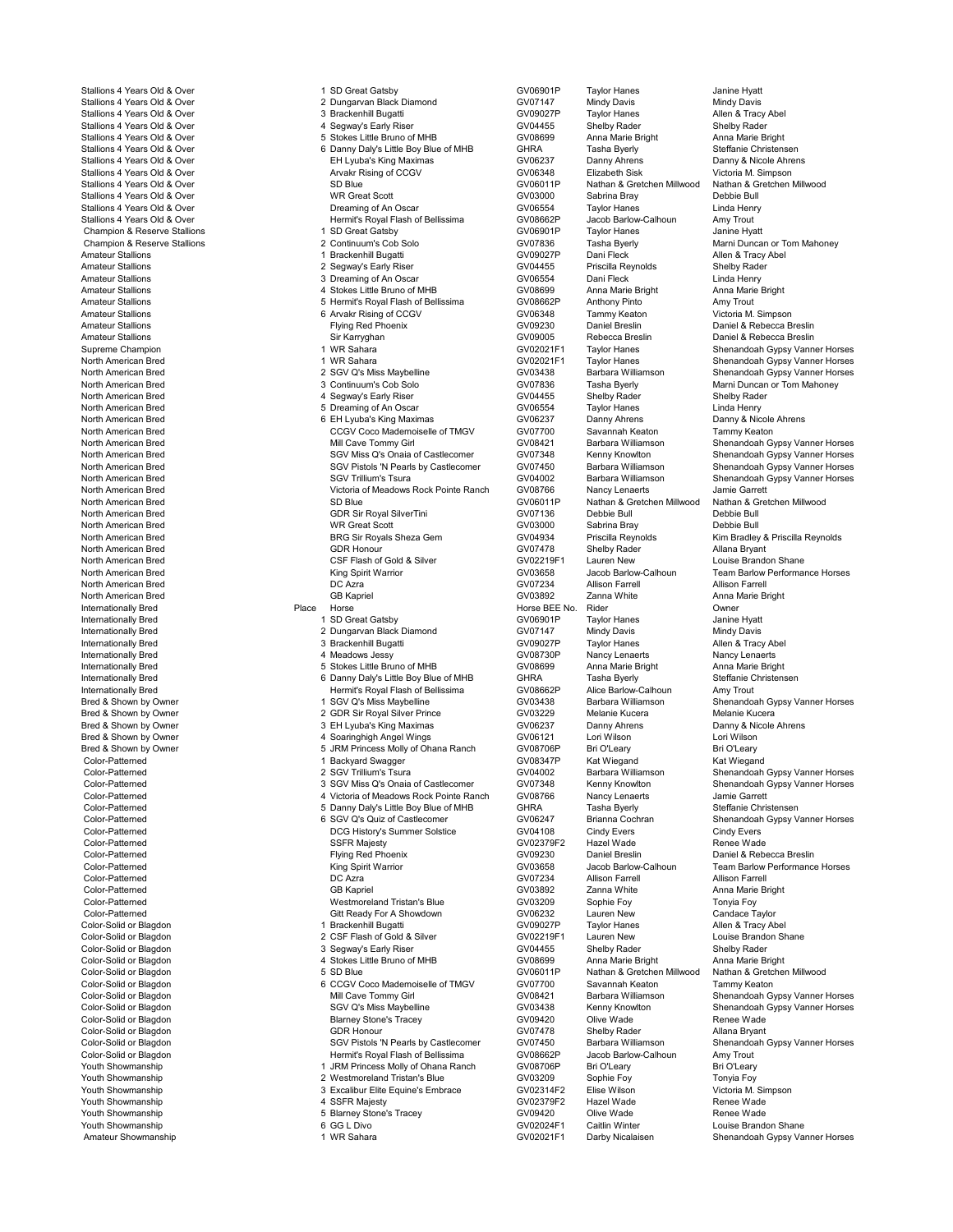Green Horse W/T English Pleasure 3 Gitt Ready For A Showdown GV06232 Molly Comiskey Candace Ta<br>Green Horse W/T English Pleasure 4 Bonni Rock Pointe Ranch GV06706 Nancy Lenaerts Green Horse W/T English Pleasure 4 Bonni Rock Pointe Ranch GV06706 Nancy Lenaerts Bobby Elsey<br>Green Horse W/T English Pleasure 5 DC Azra GV07234 Amelia D'agostino A Green Horse W/T English Pleasure

Amateur Showmanship 2 CGV Miss Q's Onaia of Castlecomer GV07348 Jami Morton Shenandoah Gypsy Vanner Horses<br>2 CCGV Coco Mademoiselle of TMGV GV07700 Savannah Keaton Tammy Keaton Tammy Keaton Amateur Showmanship 3 CCGV Coco Mademoiselle of TMGV GV07700 Savannah Keaton Tammy Keator Amateur Showmanship 1990 Muslim 4 Hermit's Royal Flash of Bellissima CV08662P Anthony Pinto Amy Trout<br>4 Amateur Showmanship 1990 Muslim 5 DCG History's Summer Solstice GV04108 Cindy Evers Cindy Evers Amateur Showmanship 5 DCG History's Summer Solstice GV04108 Cindy Evers Cindy Evers Amateur Showmanship **6 GVM Princess Callie Community GV05998** Jennifer Englund Tammy Anttoner Amateur Showmanship Feathered Gold Tierney of Stardust GV06733 Renee Wade Renee Wade Amateur Showmanship **Amateur Showmanship** Excalibur Elite Equine's Embrace GV02314F2 Tammy Keaton Victoria M. Simpson<br>BRG Sir Royals Sheza Gem GV04934 Priscilla Reynolds Amateur Showmanship<br>Amateur Showmanship BRG Sir Royals Sheza Gem GV04934 Priscilla Reynolds Kim Bradley & Priscilla Reynolds<br>Amateur Showmanship Horse Kim Shirt Warrior (GV03658 Jacob Barlow-Calhoun Team Barlow Performance Amateur Showmanship **Amateur Showmanship Community** King Spirit Warrior **Community Community Community Community**<br>Amateur Showmanship **COMMUNITY COMMUNITY COMMUNITY COMMUNITY** GV07234 Amelia D'agostino Allison Farrell Amateur Showmanship DC Azra GV07234 Amelia D'agostino Allison Farrell Amateur Showmanship Stokes Little Bruno of MHB GV08699 Anna Marie Bright Anna Marie Bright Anna Marie Bright Anna Marie Bright Amateur Showmanship **GB Kapriel GB Kapriel Community GV03892** Anna Marie Bright Anna Marie Bright Anna Marie Bright Dressage Suitability in Hand 1 BRG Sir Royals Sheza Gem 1 CV04934 Priscilla Reynolds<br>Dressage Suitability in Hand 1 BRG Sir Royals Sheza Gem 1 CV06706 Nancy Lenaerts Bobby Elsey<br>Dressage Suitability in Hand 1 3 CSF Flash o Dressage Suitability in Hand 2 Bonni Rock Pointe Ranch GV06706 Nancy Lenaerts Bobby Elsey ORT Flash of Gold & Silver Suitable 1990/02219F1 Lauren New Louise Brand<br>2 GV08347P Kat Wiegand Kat Wiegand Shane Dressage Suitability in Hand 4 Backyard Swagger GV08347P Kat Wiegand Kat Wiegand Dressage Suitability in Hand Shelby Rack Communist Communist Shelby Rack Communist Shelby Rack Communist Shelby Rack Shelby Rack Shelby Rack Communist Shelby Rack Communist Shelby Rack Communist Shelby Rack Communist Commu Dressage Suitability in Hand 6 WR Scout by Pilot GV04361 Gillian Muir Lori Wilson Dressage Suitability in Hand Fifty Shades of Bay of Rock Pointe Ranch GV06149 Josy Lind Jamie Garrett Dressage Suitability in Hand CDR Sir Royal SilverTini Company Company of the Suite of the COR Sir Royal SilverTini GV07136 Sabrina Bray Debbie Bull<br>Dressage Suitability in Hand GDR Sir Royal SilverTini GV07478 Shelby Rader Dressage Suitability in Hand Control of the CDR Honour Control of CDR Honour Control COR Honour COR Honour COR<br>Dressage Suitability in Hand GV07478 Shelby Rader Allana Bryant<br>Dressage Suitability in Hand Control of Bracken Dressage Suitability in Hand هادر Brackenhill Bugatti و GV09027P Taylor Hanes هادر Allen & Tracy<br>Dressage Suitability in Hand هادر Brackenhill Bugatti و DC Azra و GV07234 Alice Barlow-Calhoun هادر Allison Farrell Dressage Suitability in Hand Millson Farrell Community Community Community Community Community Community Commun<br>Dressage Suitability in Hand Millson Trout Hermits Royal Flash of Bellissima GV08662P Alice Barlow-Calhoun Amy Dressage Suitability in Hand Hermit's Royal Flash of Bellissima GV08662P Alice Barlow-Calhoun Amy Trout Concours d'Elegance Riding W/T **18 Extrachagaire 1 Bonni Rock Pointe Ranch** GV06706 Nancy Lenaerts Bobby Elsey<br>Concours d'Elegance Riding W/T 1 2 GB Kapriel 2 GB Kapriel GV03892 Zanna White Anna Marie Bright Concours d'Elegance Riding W/T **2 GB Kapriel 1996** Concours d'Elegance Riding W/T de Legance Riding W/T anna Marie Bright Concours d'Elegance Riding W/T 3 Stokes Little Bruno of MHB Concours d'Elegance Riding W/T anna Mari Concours d'Elegance Riding W/T **3 Stokes Little Bruno of MHB** GV08699 Anna Marie Bright Anna Marie Bright Anna Marie Bright Anna Marie Bright Anna Marie Bright Anna Marie Bright Anna Marie Bright Anna Marie Bright Anna Mar Concours d'Elegance Riding W/T 4 Meadows Jessy GV08730P Irene Leonard Nancy Lenaert<br>Concours d'Elegance Riding W/T 5 Fifty Shades of Bay of Rock Pointe Ranch GV06149 Josy Lind Concours d'Elegance Riding W/T 5 Fifty Shades of Bay of Rock Pointe Ranch GV06149 Josy Lind Jamie Garrett Dressage Suitability Under Saddle W/T 1 Backyard Swagger GV08347P Kat Wiegand Kat Wiegand Dressage Suitability Under Saddle W/T 2 WR Scout by Pilot CVD COVISON Gillian Muir Cover Lori Wilson Lori Wilson<br>2 Oressage Suitability Under Saddle W/T 3 CSF Flash of Gold & Silver GV02219F1 Lauren New Louise Brandon Shan Dressage Suitability Under Saddle W/T 3 CSF Flash of Gold & Silver GV02219F1 Lauren New Louise Brandon Shandon<br>1 GV05998 Jennifer Englund Tammy Anttonen 4 GVM Princess Callie GV05998 Jennifer Englund Tammy Anttonen Dressage Suitability Under Saddle W/T **Australie Australie Australie Constant Constant Constant** GV05998 Jennifer Englund Tammy Anttonen<br>1999 Dessage Suitability Under Saddle W/T **Grammy State State State State Australie S** Dress Suitability United Suitable Suitable Suitable Danny & Nicole 2012<br>GV06237 Ashley Leibe Danny & Nicole Antonious CSV07234 Alice Barlow-Calhoun Allison Farrell Dressage Suitability Under Saddle W/T<br>Dressage Suitability Under Saddle W/T 6 DC Azra CV07234 Alice Barlow-Calhoun Allison Farrell<br>Dressage Suitability Under Saddle W/T Fifty Shades of Bay of Rock Pointe Ranch GV06149 Josy Prifty Shades of Bay of Rock Pointe Ranch GV06149 Josy Lind Jamie Garrett<br>Peathered Gold Tierney of Stardust GV06733 Renee Wade Benee Wade Dressage Suitability Under Saddle W/T **Feathered Gold Tierney of Stardust** GV06733 Renee Wade Renee Wade Renee Wade Renee Wade Renee Wade Constant Brackenhill Bugatti GV09027P Taylor Hanes Allen & Tracy Abel Dressage Suitability Under Saddle W/T **Brackenhill Bugatti** Communic CV09027P Taylor Hanes Allen & Tracy Abel<br>Dressage Suitability Under Saddle W/T Stokes Little Bruno of MHB GV08699 Anna Marie Bright Anna Marie Bright Dressage Suitability Under Saddle W/T Stokes Little Bruno of MHB GV08699 Anna Marie Bright Anna Marie Bright Anna Marie Bright Anna Marie Bright Anna Marie Bright Anna Marie Bright Chrome Communisty Communisty Communisty C Dressage Suitability Under Saddle W/T GB Kapriel GV03892 Zanna White Anna Marie Brights Anna Marie Brights and Marie Brights GV04455 Tatiana Baber Shelby Rader Chessage Suitability Under Saddle W/T Shelby Rader Shelby Rade Dressage Suitability Under Saddle W/T **Segway's Early Riser Shelby Rader States** GV04455 Tatiana Baber Shelby Rad<br>Silian Muir Suitability Under Saddle W/T/C Shelby Rader Shelby Starbuck Shelby Rader GV02838 Gillian Muir Lo Dressage Suitability Under Saddle W/T/C **1989 10: Example 1 WR Kilo by Starbuck** GV02838 Gillian Muir Lori Wilson<br>1 GV02024F1 Lauren New Louise Brandon Shane Dressage Suitability Under Saddle W/T/C and the Company of Company of CV02024F1 Lauren New Louise Brandon Company<br>Dressage Suitability Under Saddle W/T/C 2 GG L Divo GV02024F1 Lauren New Louise Brandon Sabrina Bray Debbie Dressage Suitability Under Saddle W/T/C and Societ Scott Scott GV03000 Sabrina Bray Debbie Bull<br>1999 Dressage Suitability Under Saddle W/T/C and American Analysty Communisty Communisty Communisty Debbie Bul Dressage Suitability Under Saddle W/T/C 4 SSFR Majesty GV02379F2 Hazel Wade Renee Wade Renee Wade Renee Wade Renee Wade Renee Wade Renee Wade Renee Wade Renee Wade Renee Wade Renee Wade Renee Wade Rene Dressage Suitability Under Saddle W/T/C **5 Dreaming of An Oscar** GV06554 Taylor Hanes Linda Henry<br>1 Westmoreland Tristan's Blue GV03209 Sophie Foy Tonyia Foy Dressage Equitation Under Saddle W/T **1** 1 1 Westmoreland Tristan's Blue **GV03209** Sophie Foy Comment Comple Foy<br>1 GV03892 Zanna White Grand Anna Marie Bright Comment Comment Complex Complex Comment Comment of Anna Marie B Dressage Equitation Under Saddle W/T 2 GB Kapriel Companies CV03892 Zanna White Anna Marie Brighte Anna Marie B<br>Dressage Equitation Under Saddle W/T 3 Fifty Shades of Bay of Rock Pointe Ranch GV06149 Josy Lind 3 Jamie Garr Dressage Equitation Under Saddle W/T 3 Fifty Shades of Bay of Rock Pointe Ranch GV06149 Josy Lind Jamie Garrett Dressage Equitation Under Saddle W/T **4 WR Scout by Pilot CON** GV04361 Gillian Muir Cori Wilson Lori Wilson<br>19 Dressage Equitation Under Saddle W/T 5 Segway's Early Riser GV04455 Tatiana Baber Shelby Rader Dressage Equitation Under Saddle W/T 5 Segway's Early Riser Shelby Rader GV04455 Tatiana Baber Shelby Rader Shelby Rader Shelby Rader Shelby Rader Shelby Rader Shane Shane Shane Shelby Rader Shane Shane Shane Shane Shane S Dressage Equitation Under Saddle W/T 6 CSF Flash of Gold & Silver GV02219F1 Lauren New Louise Brandon S<br>Comprises allie GV05998 Jennifer Englund Tammy Anttonen Dressage Equitation Under Saddle W/T **GVM Princess Callie** GV05998 Jennifer Englund Tammy Anttonens Callie Communication Communication of the Tammy Anttonens Callie Communication Communication Under Saddle Null Communicati Dressage Equitation Under Saddle W/T **MR** Great Scott Creat Scott CGV03000 Debbie Bull Debbie Bull Debbie Bull Debbie Bull Debbie Bull Debbie Bull Debbie Bull Debbie Bull Straht Scotes Little Brunco of MHB GV08699 Anna Mar Dressage Equitation Under Saddle W/T Stokes Little Bruno of MHB GV08699 Anna Marie Bright Anna Marie Bright Anna Marie Bright<br>Stressage Equitation Under Saddle W/T/C 1990 Anna Marie Bruno of MHB GV02024F1 Lauren New Louise Dressage Equitation Under Saddle W/T/C and the CG L Divo Company of GV02024F1 Lauren New Louise Brandon Louise Brandon Shane Core Company of Company of Company Louise Brandon Shane Shane Core Company of Company Louise Bran Dressage Equitation Under Saddle W/T/C and the United Starbuck Communication of the Communication of the Communication of the Communication of the Communication of the Communication of the Communication of the Communicatio English Pleasure JR Horse W/T 1 EH Lyuba's King Maximas COO237 Ashley Leibe Danny & Nicole A<br>English Pleasure JR Horse W/T 1 EH Lyuba's King Maximas GV06237 Ashley Leibe Danny & Nicole A<br>English Pleasure JR Horse W/T 2 GVM English Pleasure JR Horse W/T 2 GVM Princess Callie CV05998 Jennifer Englund Tammy Anttonen<br>13 Fifty Shades of Bay of Rock Pointe Ranch GV06149 Josy Lind Jamie Garrett English Plaasure Jamie Garrett GV06149 Josy Lind Jamie Garrett Jamie Garrett GV06149 Josy Lind Jamie Garrett A<br>4 DC Azra Alison Farrell GV07234 Alice Barlow-Calhoun Allison Farrell English Pleasure JR Horse W/T **4 DC Azra Community COVICES A**lice Barlow-Calhoun Allison Farrell<br>4 DC Azra GV07234 Alice Barlow-Calhoun Allison Farrell<br>4 GV06232 Molly Comiskey Candace Tavlor English Pleasure JR Horse W/T **State A State A SHOW CONTER SHOW CONTERN CONTERNATION** Comiskey Candace Taylor Candace Taylor South English Pleasure W/T Candace Taylor Tonyia Foy<br>Tonyia For A Show Tonyia For A Show Tonyia F Youth English Pleasure W/T 1 Westmoreland Tristan's Blue GV03209 Sophie Foy Tonyia Foy<br>1 Youth English Pleasure W/T 2 JRM Princess Molly of Ohana Ranch GV08706P Bri O'Leary Youth English Pleasure W/T 2 JRM Princess Molly of Ohana Ranch GV08706P Bri O'Leary Bri O'Leary<br>2 Youth English Pleasure W/T 3 Excalibur Elite Equine's Embrace GV02314F2 Elise Victoria M. Simpson CV02314F2 Elise Wilson Victoria M. Sin Simpson CV02314F2 Elise Wilson Victoria M. Sin Simpson CV09420 Olive Wade Youth English Pleasure W/T 4 Blarney Stone's Tracey GV09420 Olive Wade Renee Wade<br>English Pleasure SR Horse W/T 1 Brackenhill Bugatti GV09027P Taylor Hanes Alle English Pleasure SR Horse W/T 1 Brackenhill Bugatti GV09027P Taylor Hanes Allen & Tracy Abel<br>English Pleasure SR Horse W/T 2 GB Kapriel GV03892 Zanna White An English Pleasure SR Horse W/T 2 GB Kapriel GV03892 Zanna White Anna Marie<br>2 GV03209 3 Westmoreland Tristan's Blue GV03209 Sophie Foy Tonyia Foy English Pleasure SR Horse W/T **3** Westmoreland Tristan's Blue GV03209 Sophie Foy Tonyia Foy Tonyia Foy Tonyia Foy<br>English Pleasure SR Horse W/T 4 CSF Flash of Gold & Silver GV02219F1 Lauren New Louise Brandon Shane English Pleasure SR Horse W/T **An Amaz A. COM** A CSF Flash of Gold & Silver GV02219F1 Lauren New Louise Brandon C<br>4 CSF Flash of Gold & Shane GV08347P Kat Wiegand Kat Wiegand English Pleasure SR Horse W/T **5 Backyard Swagger** GV08347P Kat Wiegand Kat Wiegand Kat Wiegand<br>19 English Pleasure SR Horse W/T **Shelby Rader** 6 Segway's Early Riser **Mark Can COV04455** Tatiana Baber Shelby Rader English Pleasure SR Horse W/T **CONTENT CONSTRUST SECUTE SEARCH ARE SE**RVITS ON BRIGGARY SEARLY REAGRATION CONSTRUST<br>English Pleasure SR Horse W/T **Feathered Gold Tierney of Stardust** GV06733 Renee Wade Renee Wade Englishered Gold Tierney of Stardust GV06733 Renee Wade Renee Wade Renee Wade Renee Wade Renee Wade Renee Wade Renee Wade Renee Wade Renee Wade Renee Wade Renee Wade Renee Wade Renee Wade Renee Wade Renee Wade Renee Wade R English Pleasure SR Horse W/T **Arvakr Rising of CCGV** COOS348 Elizabeth Sisk Victoria M. Simpson<br>English Pleasure SR Horse W/T Excalibur Elite Equine's Embrace GV02314F2 Elise Wilson Victoria M. Simpson Excalibur Elite Equine's Embrace GV02314F2 Elise Wilson Victoria M.<br>
WR Scout by Pilot Clical Calibur GV04361 Gillian Muir Simpson Lori Wilson English Pleasure SR Horse W/T **English Pleasure SR Horse Wilson**<br>English Pleasure SR Horse W/T **GV04361 GV0669 CONTENT Anne Marie Bright** GV08699 Anna Marie Bright Anna Marie Bright English Please Little Bruno of MHB GV08699 Anna Marie Bright Anna Marie Anna Marie Anna Marie Bright Anna Marie Bright Anna Marie Bright Anna Marie Bright Anna Marie Bright Anna Marie Bright Anna Marie Bright Anna Marie Br Amateur English Pleasure W/T 1 WR Great Scott GV03000 Debbie Bull Debbie Bull Amateur English Pleasure W/T 2 DC Azra Contract Contract Contract Contract Contract Contract Contract Contract<br>Amateur English Pleasure W/T 2 DC Azra Contract CV06733 Renee Wade Renee Wade<br>Amateur English Pleasure W/T 3 Fe Amateur English Pleasure The Contract COV06733<br>
American Stardust COV06733 Renee Wade Renee Wade Renee Wade Alleadows Jessy GV08730P Irene Leonard Nancy Lenaerts Amateur English Pleasure W/T **1980 CONTENT Amateur English Pleasure The Amateur English Pleasure W/T**<br>Amateur English Pleasure W/T **Amateur Content Amateur Content Amateur C**onsider Content of the State of State of S<br>GV059 Amateur English Pleasure W/T Fineasure M/T (Sammy Anttonen of GV05998 Sennifer Englund Tammy Anttonen of GV05998<br>19 GV02314F2 Tammy Keaton Antensive Microsoft Grand Binder (Support GV02314F2 Tammy Keaton Victoria M. Simpso Amateur Elite Equine's Embrace GV02314F2 Tammy Keaton Victoria M. Simpson Companies Companies Companies Companies Companies Companies Companies Companies Companies Companies Companies Companies Companies Companies Companie Amateur English Pleasure W/T Brackenhill Bugatti GV09027P Dani Fleck Allen & Tracy Abel Amateur English Pleasure W/T (Stokes Little Bruno of MHB (GV08699 Anna Marie Bright Anna Marie Bright Anna Marie Bright Anna Marie Bright Anna Marie Bright (Green Horse W/T English Pleasure 1999) 1 BRG Sir Rovals Sheza Ge Green Horse W/T English Pleasure 1 BRG Sir Royals Sheza Gem GV04934 Tatiana Baber Kim Bradley & Priscilla Reynolds<br>1 Breen Horse W/T English Pleasure 1 2 Feathered Gold Tierney of Stardust GV06733 Renee Wade Renee Wade 2 Feathered Gold Tierney of Stardust GV06733 Renee Wade Renee Wade Renee Wade Renee Wade Renee Wade Renee Wade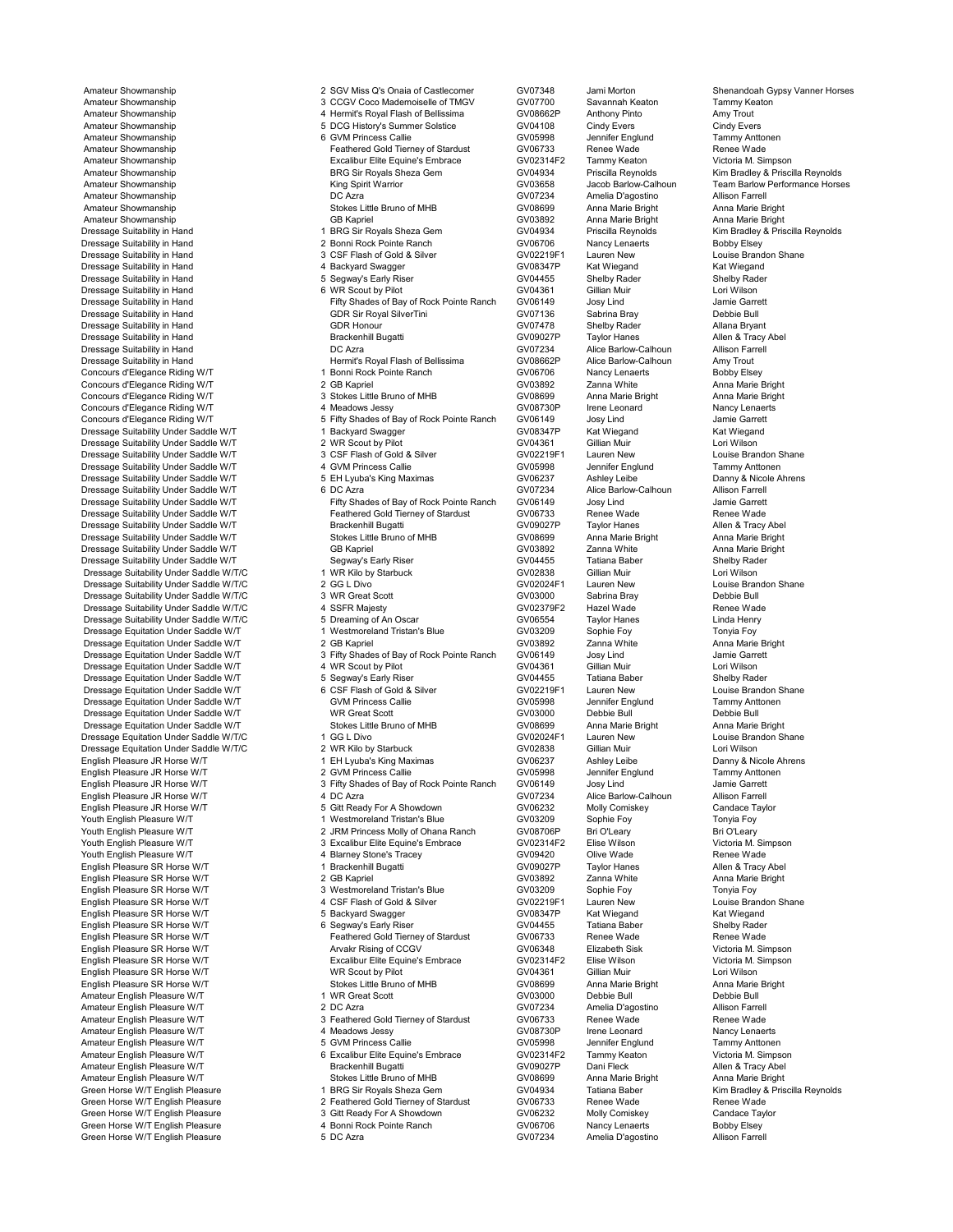Trail in Hand-SR Horse Brackenhill Bugatti GV09027P Taylor Hanes Allen & Tracy Abel

Green Horse W/T English Pleasure **6 MR Scout by Pilot** GV04361 Gillian Muir Lori Wilson Lori Wilson GV04361 Gillian Muir Lori Wilson Lori Wilson GV04361 Gillian Muir Lori Wilson Lori Wilson Computer of the SD Blue GV06011P Green Horse W/T English Pleasure SD Blue (SUBD Blue GV06011P Nathan & Gretchen Millwood Nathan & Gretchen (Sub<br>GV09027P Taylor Hanes Allen & Tracy Abel (Subarathan Millwood Nathan & Tracy Abel Brackenhill Bugatti Green Horse W/T English Pleasure Brackenhill Bugatti GV09027P Taylor Hanes Allen & Tra<br>Green Horse W/T English Pleasure Hermit's Royal Flash of Bellissima GV08662P Anthon Green Horse W/T English Pleasure Hermit's Royal Flash of Bellissima GV08662P Anthony Pinto Amy Trout Youth English Equitation W/T 1 Westmoreland Tristan's Blue GV03209 Sophie Foy Tonyia Foy<br>1 Youth English Equitation W/T 2 JRM Princess Molly of Ohana Ranch GV08706P Bri O'Lea Youth English Equitation W/T 2 JRM Princess Molly of Ohana Ranch CV08706P Bri O'Leary Bri O'Leary Bri O'Leary<br>2 JRM Princess Molly of Dramace GV02314F2 Elise Wilson Victoria M. Simpson Victoria M. Signalibur Elite Equine's Embrace GV02314F2 Elise Wilson Victoria M. Simpson Victoria M. Simpson C<br>4 Blarney Stone's Tracey Company GV09420 Olive Wade Renee Wade Youth English Equitation W/T and the Stone's Tracey of GV09420 Olive Wade Renee Wade Nade Communication Witch<br>Amateur English Equitation W/T 4 GVM Princess Callie GV05998 Jennifer Englund Tammy Anttonen Amateur English Equitation W/T 1 GVM Princess Callie GV05998 Jennifer Englund Tammy Anttonen Amateur English Equitation W/T 2 WR Great Scott CV03000 Debbie Bull Debbie Bull Debbie Bull Could be a compare<br>Amateur English Equitation W/T 3 DC Azra 3 DC Azra CV07234 Amelia D'agostino Allison Farrell Amateur English Equitation W/T 3 DC Azra 3 DC Azra CV07234 Amelia D'agostino Allison Farrell<br>3 DC Amateur English Equitation W/T 4 Excalibur Elite Equine's Embrace GV02314F2 Tammy Keaton Victoria M. Simpson Amateur Elite Equine's Embrace CO22314F2 Tammy Keaton Victoria M. Simpson Victoria M. Simpson CO2314F2 Tammy Keaton Victoria M. Simpson CO2314F2 Tammy Keaton Victoria M. Simpson CO2314F2 Tammy Keaton Victoria M. Simpson CO Amateur English Equitation W/T and the State of the State of the State of the State of the State of the State of the State of the State of the State of the State of the State of the State of the State of the State of the S Amateur English Equitation W/T **Channel Communist Communist Communist Communist Communist Communist Communist C**<br>Amateur English Equitation W/T **Anny Trout Communist Annumist Annumi**st Royal Flash of Bellissima GV08662P A Mermit's Royal Flash of Bellissima (GV08662P Anthony Pinto Amy Trout Amy Trout CHO Americ Horses<br>1 SGV Q's Quiz of Castlecomer (GV06247 Taylor Hanes Shenandoah Gypsy Vanner Horses English Pleasure JR Horse W/T/C 1 SGV Q's Quiz of Castlecomer Cover Castle Cover Traylor Hanes Shenandoah Gypsy Vanner Horses And Taylor Hanes Shenandoah Gypsy Vanner Horses And Taylor Hanes Shenandoah Gypsy Vanner Horses Youth English Pleasure W/T/C 1 GG L Divo GV02024F1 Caitlin Winter Louise Brandon Shane Youth English Pleasure W/T/C 2 SSFR Majesty GV02379F2 Hazel Wade Renee Wade English Pleasure SR Horse W/T/C 1 WR Great Scott GV03000 Sabrina Bray Debbie Bull<br>English Pleasure SR Horse W/T/C 2 WHR Tiny Dancer GV06556 Kat Wieqand Kat Wieqa English Pleasure SR Horse W/T/C 2 WHR Tiny Dancer GV06556 Kat Wiegand Kat Wiegand English Pleasure SR Horse W/T/C and the Contract of the Starbuck CV02838 Gillian Muir Contract Contract Contract Contract Contract SR Horse W/T/C 3 WR Kilo by Starbuck GV02838 Gillian Muir Lori Wilson Lori Wilson Contract English Pleasure SR Horse W/T/C 4 GG L Divo GV02024F1 Lauren New Louise Brandon Shane English Pleasure SR Horse W/T/C **5** Dreaming of An Oscar GV06554 Taylor Hanes Linda Henry<br>1991 English Pleasure SR Horse W/T/C **6 SSFR Majesty** SV02379F2 Hazel Wade English Pleasure SR Horse W/T/C **6 SSFR Majesty CONSING THE SET ACT ACT CONSING CONSINGL**<br>English Pleasure SR Horse W/T/C **CONSING EXAMPLE Excalibur Elite Equine's Embrace** GV02314F2 Elizabeth Sisk Victoria M. Simpson English Pleasure SR Horse W/T/C **Excalibur Elite Equine's Embrace** GV02314F2 Elizabeth Sisk Victoria M. Simpson Cindv Evers<br>Amateur English Pleasure W/T/C **Amateur Excalibur 1 DCG History's Summer Solstice** GV04108 Cindv E 1 DCG History's Summer Solstice  $\frac{1}{\text{GVO4108}}$  Cindy Evers Cindy Evers Cindy Evers Cindy Evers Cindy Evers Cindy Evers Cindy Evers Company Company Cindy Evers Company Company Cindy Evens Company Cindy Evens Company Comp Youth English Equitation W/T/C 1 SSFR Majesty GV02379F2 Hazel Wade Renee Wade<br>Youth English Equitation W/T/C 2 GG L Divo GV02024F1 Caitlin Winter Louise Brandon Youth English Equitation W/T/C 2 GG L Divo Louise Brandon 2011 <br>2 GV04108 1 DCG History's Summer Solstice GV04108 Cindy Evers Cindy Evers Amateur English Equitation W/T/C 1 DCG History's Summer Solstice GV04108 Cindy Evers Cindy Evers Content Content<br>Pleasure Driving Content Content of Continuum's Cob Solo Content Covers Covers Content Content Content Conten Pleasure Driving 1 Continuum's Cob Solo 1 Continuum's Cob Solo CV07836 Tasha Byerly 1 Marni Duncan or Tom Mahoney<br>1 Continuum 2 Bonni Rock Pointe Ranch 1 GV06706 Nancy Lenaerts Bobby Elsey Pleasure Driving Chronom Comments (2 Bonni Rock Pointe Ranch GV06706 Nancy Lenaerts Bobby Elsey<br>2 Bonni Rock Pointe Ranch GV06149 Rob Hudson Jamie Garrett Pleasure Driving 3 Fifty Shades of Bay of Rock Pointe Ranch GV06149 Rob Hudson Jamie Garrett Pleasure Driving Christens (American Christens American Christens Annually Steffanie Christens American Christensen<br>19 Stokes Little Bruno of MHB GV08699 Anna Marie Bright Anna Marie Bright Anna Marie Bright Pleasure Driving Channel Anna Marie Bruno of MHB GV08699 Anna Marie Bright Anna Marie Bright Anna Marie Bright<br>1 Bonni Rock Pointe Ranch GV06706 Nancy Lenaerts Bobby Elsey Reinsmanship 1 Bonni Rock Pointe Ranch 1 Bonni Rock Pointe Ranch 1 Bonni Rock Pointe Ranch 1 Bonni Rock Pointe Ranch 1 Bonni Rock Pointe Ranch 1 Bonni Rock Pointe Ranch 1 Bonni Rock Pointe Ranch 1 Bonni Rock Pointe Ranch 1 Reinsmanship 2 Continuum's Cob Solo GV07836 Tasha Byerly Marni Duncan or Tom Mahoney<br>2 Continuum's Cob Solo GV07836 Tasha Byerly Marni Duncan or Tom Mahoney<br>Reinsmanship Steffanie Christensen Reinsmanship 3 Danny Daly's Little Boy Blue of MHB GHRA Tasha Byerly Steffanie Christensen Reinsmanship Stokes Little Bruno of MHB GV08699 Anna Marie Bright Anna Marie Bright Ladies Driving 1 Bonni Rock Pointe Ranch GV06706 Nancy Lenaerts Bobby Elsey Ladies Driving Christens 2 Danny Daly's Little Boy Blue of MHB GHRA Tasha Byerly Steffanie Christens<br>2 Stokes Little Bruno of MHB GV08699 Anna Marie Bright Anna Marie Bright Ladies Driving Channel Anna Marie Bright 3 Stokes Little Bruno of MHB GV08699 Anna Marie Bright Anna Marie Bright<br>3 Steffanie Christensen 1 Danny Daly's Little Boy Blue of MHB GHRA George Bush Steffanie Christensen Gentleman's Driving 1 Danny Daly's Little Boy Blue of MHB GHRA George Bush Steffanie Christensen Gentleman's Driving Communication Communication Communication Communication Communication Communication Commun<br>2 Fifty Shades of Bay of Rock Pointe Ranch GV06149 Rob Hudson Jamie Garrett<br>2 Fifty Shades of Bay of Rock Point Amateur Driving (Amateur Driving The State of Bay of Rock Pointe Ranch GV06149 Rob Hudson Jamie Garrett (Amateur Driving The State of Bay of Rock Pointe Ranch GV06149 Rob Hudson Jamie Garrett (<br>Driven Cones (Amateur Drivin Driven Cones 1 Stokes Little Bruno of MHB GV08699 Anna Marie Bright Anna Marie Bright Driven Cones 2 Danny Daly's Little Boy Blue of MHB GHRA George Bush Steffanie Christensen Driven Cones 3 Bonni Rock Pointe Ranch GV06706 Nancy Lenaerts Bobby Elsey Driven Cones **1988** Tasha Byerly Marni Duncan or Tom Mahoney<br>1 Danny Daly's Little Boy Blue of MHB GHRA Tasha Byerly Steffanie Christensen<br>Qbstacle Driving Steffanie Christensen Obstacle Driving 1 Danny Daly's Little Boy Blue of MHB GHRA<br>1 Danny Daly's Little Boy Blue of MHB GV07836<br>2 Continuum's Cob Solo Obstacle Driving Cob Continuum's Copyright Continuum's Copyright Coverage Continuum's Copyright Copyright Copyright Mahoney<br>2 Copyright Copyright Copyright Copyright Copyright Copyright Anna Marie Bright Anna Marie Bright Obstacle Driving 3 Stokes Little Bruno of MHB GV08699 Anna Marie Bright Anna Marie Bright Anna Marie Bright Anna Marie Bright Anna Marie Bright Obstacle Ground Driving and Marie Bright 1 GB Kapriel 1 GB Kapriel 1 GV03892 Zanna White Anna Marie Bright Anna Marie Bright Chatage and Anna Marie Bright Chatage and Anna Marie Bright Chatage and Anna Marie Bright Anna Ma Obstacle Ground Driving **2 Stokes Little Bruno of MHB** GV08699 Anna Marie Bright Anna Marie Bright Anna Marie Bright<br>2 Stocalibur Elite Equine's Embrace GV02314F2 Elizabeth Sisk Victoria M. Simpson Obstacle Ground Driving 3 Excalibur Elite Equine's Embrace GV02314F2 Elizabeth Sisk Victoria M. Simpson Obstacle Ground Driving Theory of the Continuum's American Continuum's RG Encore's Serenity (SV09104 Tasha Byerly Marni Duncan or Tom Marni Duncan or Tom Marni Duncan or Tom Marni Duncan or Tom Marni Duncan or Tom Mahoney Concours d'Elegance Driving 1 Danny Daly's Little Boy Blue of MHB GHRA George Bush Concours d'Elegance Driving<br>1 Danny Daly's Little Boy Blue of MHB GV07836 Tasha Byerly Concours d'Elegance Driving a company and the Continuum's Cob Solo GV07836 Tasha Byerly Marni Duncan or Tom Mahoney<br>2 Continuum's Cob Solo GV07836 Tasha Byerly Marni Duncan or Tom Mahoney<br>2 Continuum's Cob Solo Mademoisell Trail in Hand-JR Horse 1992 of the contract of the contract of the CGV Coco Mademoiselle of TMGV GV07700 Savannah Keaton Tammy Keaton Tammy Keaton 1 CCGV Coco Mademoiselle of TMGV GV07700 Savannah Keaton Tammy Keaton 1999 Trail in Hand-JR Horse 2 Danny Daly's Little Boy Blue of MHB GHRA Tasha Byerly Steffanie Christensen Trail in Hand-JR Horse 3 Bonni Rock Pointe Ranch GV06706 Nancy Lenaerts Bobby Elsey Trail in Hand-JR Horse 4 GDR Sir Royal SilverTini GV07136 Sabrina Bray Debbie Bull Trail in Hand-JR Horse Cindy Evers (Contact Trail in Hand-JR Horse Cindy Evers Cindy Evers Cindy Evers Cindy Evers Cindy Evers (Cindy Evers Cindy Evers Cindy Evers Cindy Evers Cindy Evers (Cind) By Samme Basic Cindy Evers Trail in Hand-JR Horse 6 DC Azra GV07234 Alice Barlow-Calhoun Allison Farrell Trail in Hand-JR Horse Same SGV Miss Q's Onaia of Castlecomer GV07348 Kenny Knowlton Shenandoah Gypsy Vanner Horses<br>Trail in Hand-JR Horse Stame Stame Stame Stame Stame Fifty Shades of Bay of Rock Pointe Ranch GV06149 Josy Trail in Hand-JR Horse Fifty Shades of Bay of Rock Pointe Ranch GV06149 Josy Lind Jamie Garrett Victoria of Meadows Rock Pointe Ranch GV08766 Nancy Lenaerts Jamie Garrett<br>GVM Princess Callie GV05998 Jennifer Englund Tammy Anttonen Trail in Hand-JR Horse Committer Englund Committer Englund Committer Englund Committer Englund Tammy Antionen<br>Trail in Hand-JR Horse Committer Schult Committeen Committeen Committeen Committeen Committeen Committeen Comm Trail in Hand-JR Horse **Continuum's RG Encore's Serenity** GV09104 Tasha Byerly Marni Duncan or Tom Mahoney<br>Trail in Hand-JR Horse **Communi Continuum's Cob Solo** GV07836 Tasha Byerly Marni Duncan or Tom Mahoney Trail in Hand-JR Horse The Solo Continuum's Cob Solo Cover Commission Commission Commission Commission Commissio<br>Trail in Hand-JR Horse Commission COR Honour Commission Cover Cover Cover Shelby Rader Allana Bryant Allana B Trail in Hand-JR Horse Guide Government CDR Honour Government GV07478 Shelby Rader Shelby Rader Allana Bryant Trail in Hand-JR Horse Candace Taylor Common Citt Ready For A Showdown GV06232 Molly Comiskey Candace Taylor<br>Trail in Hand-JR Horse Chronic Common SGV Q's Quiz of Castlecomer GV06247 Taylor Hanes Shenandoah G Trail in Hand-JR Horse Same SGV Q's Quiz of Castlecomer GV06247 Taylor Hanes Shenandoah Gypsy Vanner Horses<br>Trail in Hand-JR Horse Shenandoah Gypsy Shenandoah Gypsy Shenandoah Gypsy Vanner Horses Shenandoah Gypsy Vanner Trail in Hand-JR Horse Trail in Hand-JR Horse EH Lyuba's King Maximas GV06237 Ashley Leibe Danny & Nicole Ahrens<br>Trail in Hand-JR Horse Trail in Europe SGV Pistols 'N Pearls by Castlecomer GV07450 Barbara Williamson Shenan Trail in Hand-JR Horse SGV Pistols 'N Pearls by Castlecomer GV07450 Barbara Williamson Shenandoa<br>Trail in Hand-JR Horse Shenandoah Gypsy Soaringhigh Angel Wings GV06121 Gillian Muir Lori Wilson Trail in Hand-JR Horse Soaringhigh Angel Wings (SV06121 Gillian Muir Lori Muir Soaringhigh Angel Wings (SV02021F1 Taylor Hanes<br>Trail in Hand-SR Horse States of the States of the Sahara (SV02021F1 Taylor Hanes Trail in Hand-SR Horse **1 WR Sahara** 1 WR Sahara 1 WR Sahara 1 WR Sahara 1 WR Sahara 1 WR Sahara 1 GV02021F1 Taylor Hanes Shenandoah Gypsy Vanner Horses<br>1 2 Dreaming of An Oscar 1 GV06554 Taylor Hanes Linda Henry<br>1 3 Excal Trail in Hand-SR Horse 2 Dreaming of An Oscar 2 Dreaming of An Oscar 2 Dreaming of An Oscar 2 CV06554 Taylor Hanes<br>2 Dreaming Hand-SR Horse 2 Dreaming of An Oscar Branchers Embrace 2 GV02314F2 Elizabeth Sisk Trail in Hand-SR Horse 3 Excalibur Elite Equine's Embrace GV02314F2 Elizabeth Sisk Victoria M. Simpson Trail in Hand-SR Horse 4 Arvakr Rising of CCGV GUINNESS (1990)<br>2 Arvakr Rising of CCGV GV06348 Elizabeth Sisk Victoria M. Simpson 4 Arvakr Rising of CCGV GV06348 Elizabeth Sisk Victoria M. Simpson 4 Arvakr Rising of CCGV Trail in Hand-Scotters 5 Oakfield Jessie's Maybe its Maybelline GV02032F Cindy Evers Cindy Evers Cindy Evers Cindy Evers Cindy Evers Cindy Evers Cindy Evers Cindy Evers Cindy Evers Cindy Evers Cindy Evers Cindy Condition C Trail in Hand-SR Horse 6 GB Kapriel GV03892 Zanna White Anna Marie Bright Trail in Hand-SR Horse DCG History's Summer Solstice GV04108 Sergio Hernandez Cindy Evers Trail in Hand-SR Horse SGV CHOMIS MAND AND A SGV Q'S Miss Maybelline SCV03438 Kenny Knowlton Shenandoah Gypsy Vanner Horses<br>Trail in Hand-SR Horse SGV Trillium's Tsura SGV Trillium's Tsura SCV04002 Barbara Williamson Shena Trail in Hand-SR Horse WR Kilo by Starbuck GV02838 Gillian Muir Lori Wilson Trail in Hand-SR Horse WR Scout by Pilot GV04361 Gillian Muir Lori Wilson Trail in Hand-SR Horse WR Great Scott GV03000 Sabrina Bray Debbie Bull<br>Trail in Hand-SR Horse CSF Flash of Gold & Silver GV02219F1 Lauren New Louise Brandon Trail in Hand-SR Horse CSH COM COM COM COM A Silver COVID COVID COVID COVID COVID COVID Lauren New Louise Brandon Shane<br>Trail in Hand-SR Horse Covid Covid Covid Covid Brackenhill Bugatti Group GV09027P Taylor Hanes Allen &

Hermit's Royal Flash of Bellissima

GV04002 Barbara Williamson Shenandoah Gypsy Vanner Horses<br>GV02838 Gillian Muir Shenandoah Gypsy Vanner Horses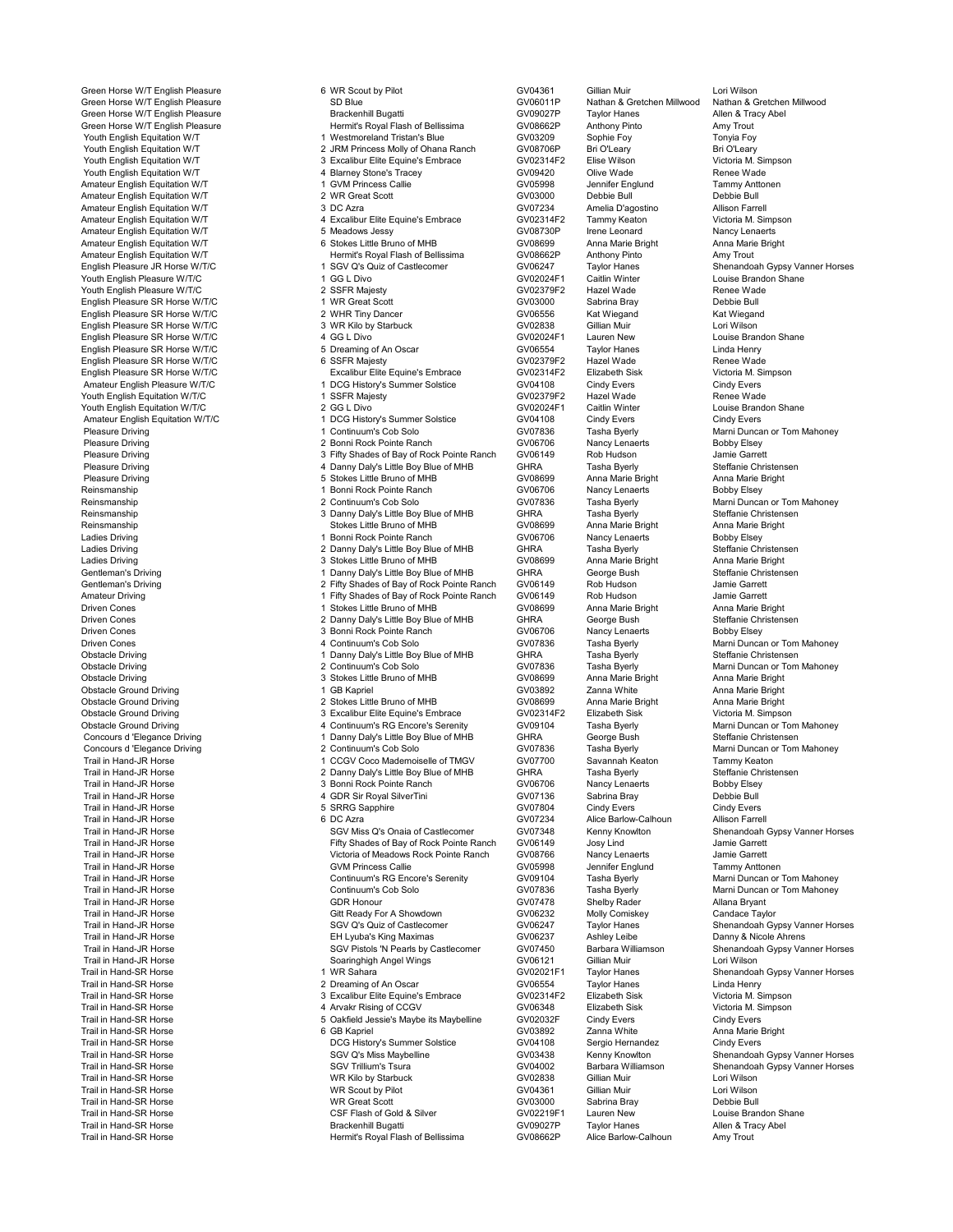Trail Under Saddle W/T/C-SR Horse Western Pleasure JR Horse W/J Youth Western Pleasure W/J 4 Blarney Stone's Tracey (GV09420 Olive Wade Renee Wade Renee Wade Renee Wade Renee Wad<br>Western Pleasure SR Horse W/J 1 Dreaming of An Oscar (GV06554 Chuck Hanes Linda Henry

Trail in Hand-SR Horse **Stokes Little Bruno of MHB** GV08699 Anna Marie Bright Anna Marie Bright Anna Marie Bright<br>Trail in Hand-SR Horse Shelby Rader Shelby Rader Sequent Shelby Rader Shelby Rader Trail in Hand-SR Horse Shelby Rader Segway's Early Riser Shelby Rader Shelby Rader Shelby Rader Shelby Rader Shelby Rader Shelby Rader Shelby Rader Shelby Rader Shelby Rader Shelby Rader Shelby Rader Shelby Rader Shelby Ra Trail in Hand-SR Horse **King Spirit Warrior** CV03658 Alice Barlow-Calhoun Team Barlow Performance Horses<br>Trail in Hand-Youth 1 Westmoreland Tristan's Blue GV03209 Sophie Foy Tonyia Foy<br>Trail in Hand-Youth 1 Simpson 2 Excal Trail in Hand-Youth 1 Mestmoreland Tristan's Blue GV03209 Sophie Foy Sophie Foy Tonyia Foy Trail in Hand-Youth 2 Excalibur Elite Equine's Embrace CV02314F2 Elise Wilson Victoria M.<br>2 Trail in Hand-Youth 2 Bri O'Leary 3 JRM Princess Molly of Ohana Ranch GV08706P Bri O'Leary Bri O'Leary Trail in Hand-Youth 3 JRM Princess Molly of Ohana Ranch GV08706P Bri O'Leary Bri O'Leary Trail in Hand-Youth 4 SSFR Majesty GV02379F2 Hazel Wade Renee Wade Trail in Hand-Youth 1992 (Controlled the Section of Section 1992)<br>Trail in Hand-Youth 1996 (Controlled the Section 1992)<br>Trail in Hand-Youth 1996 (CV09420 Shaney Stone's Tracey 1992) (GV09420 Olive Wade 1999 Renee Wade Trail in Hand-Youth 6 Blarney Stone's Tracey GV09420 Olive Wade Renee Wade Trail in Hand-Amateur 1 COGV Coco Mademoiselle of TMGV GV07700 Savannah Keaton Tammy Keaton 1 Tammy Keaton 1 COGV Coco Mademoiselle of TMGV GV06348 Tammy Keaton Victoria M. Simpson 2 Arvakr Rising of CCGV GV06348 Tammy Kea Trail in Hand-Amateur 2 Arvakr Rising of CCGV GV06348 Tammy Keaton Victoria M. Simpson Trail in Hand-Amateur 3 Excalibur Elite Equine's Embrace GV02314F2 Tammy Keaton Victoria M. Simpson Trail in Hand-Amateur 4 BRG Sir Royals Sheza Gem Control County Control of the Strain Hand-Amateur 4 BRG Sir Royals Sheza Gem CV04934 Priscilla Reynolds Kim Bradley & Priscilla Reynolds Control of the Strain Hand-Amateur 4 Trail in Hand-Amateur 5 King Spirit Warrior GV03658 Jacob Barlow-Calhoun Team Barlow Performance Horses<br>Trail in Hand-Amateur 6 GVM Princess Callie GV05998 Jennifer Trail in Hand-Amateur 6 GVM Princess Callie GV05998 Jennifer Englund Tammy Anttonen DCG History's Summer Solstice GV04108 Cindy Evers Cindy Evers Cindy Evers Cindy Evers Cindy Evers Cindy Evers Cindy Evers Cindy Evers Cindy Evers Cindy Evers Cindy Evers Cindy Evers Cindy Evers Cindy Evers Cindy Evers Cind Trail in Hand-Amateur **Meadows Jessy SY08730P** Irene Leonard Nancy Lenaerts (SAL)<br>Trail in Hand-Amateur Renee Wade Trail in Hand-Amateur **Feathered Gold Tierney of Stardust** GV06733 Renee Wade Renee Wade<br>Trail in Hand-Amateur **Feathere Cold Tierney Sir Karryghan** GV09005 Daniel Breslin Daniel & Rebecca Breslin Trail in Hand-Amateur Sir Karryghan GV09005 Daniel Breslin Daniel & Rebecca Breslin Trail in Hand-Amateur GDR Sir Royal SilverTini GV07136 Debbie Bull Debbie Bull Trail in Hand-Amateur WR Sahara GV02021F1 Dani Fleck Shenandoah Gypsy Vanner Horses Trail in Hand-Amateur Group (SV06247 Brianna Cochran Shenandoah Gypsy Vanner Horses<br>Trail in Hand-Amateur GV07234 Amelia D'agostino Allison Farrell Trail in Hand-Amateur **Contrained Trail in Hand-Amateur Contrained Contrained Contrained Contrained Contrained A**<br>Trail in Hand-Amateur Allison Farrell Contrained Hermit's Royal Flash of Bellissima GV07234 Amelia D'agostin Trail in Hand-Amateur Hermit's Royal Flash of Bellissima GV08662P Anthony Pinto Amy Trout Trail in Hand-Amateur Soaringhigh Angel Wings GV06121 Janet Nathan Lori Wilson Trail in Hand-Amateur Stokes Little Bruno of MHB GV08699 Anna Marie Bright Anna Marie Bright Anna Marie Bright Trail in Hand-Amateur GB Kapriel GV03892 Anna Marie Bright Anna Marie Bright Trail in Hand-Amateur Oakfield Jessie's Maybe its Maybelline GV02032F Cindy Evers Cindy Evers Trail in Hand-Amateur SRRG Sapphire GV07804 Cindy Evers Cindy Evers Trail in Hand-Amateur Dreaming of An Oscar GV06554 Dani Fleck Linda Henry Trail in Hand-Amateur GDR Honour GV07478 Priscilla Reynolds Allana Bryant Trail Under Saddle W/T-JR Horse 1 GVM Princess Callie 1 GV05998 Jennifer Englund Tammy Anttoner Trail Under Saddle W/T-JR Horse 2 Bonni Rock Pointe Ranch CV06706 Nancy Lenaerts Bobby Elsey Trail Under Saddle W/T-JR Horse 3 DC Azra GV07234 Alice Barlow-Calhoun Allison Farrell Trail Under Saddle W/T-JR Horse Trail Under Saddle W/T-JR Horse Trail Under Saddle W/T-JR Horse Trail Under Saddle W/T-JR Horse EH Lyuba's King Maximas GV06237 Ashley Leibe Danny & Nicole Ahrense Company & Nicole Ahrense C Tifty Shades of Bay of Rock Pointe Ranch GV06149 Josy Lind Jamie Garrett<br>1 GB Kapriel GV03892 Zanna White Anna Marie Bright Trail Under Saddle W/T-SR Horse 1 GB Kapriel GV03892 Zanna White Anna Marie Bright Trail Under Saddle W/T-SR Horse 2 Segway's Early Riser GV04455 Shelby Rader Shelby Rader Trail Under Saddle W/T-SR Horse 3 Excalibur Elite Equine's Embrace GV02314F2 Elise Wilson Victoria M. Simpson Trail Under Same Trail Under Saddle W/T-SR Horse 4 King Spirit Warrior Calhoun<br>The Stokes Little Bruno of MHB GV08699 Anna Marie Bright Anna Marie Bright Trail Under Saddle W/T-SR Horse 5 Stokes Little Bruno of MHB GV08699 Anna Marie Bright Anna Marie Bright Trail Under Saddle W/T-SR Horse 6 Backyard Swagger GV08347P Kat Wiegand Kat Wiegand Trail Under Saddle W/T-SR Horse Feathered Gold Tierney of Stardust GV06733 Renee Wade Renee Wade Trail Under Saddle W/T-SR Horse Commercial Commercial Commercial Commercial Commercial Commercial Commercial Commercial Commercial Commercial Commercial Commercial Commercial Commercial Commercial Commercial Commercial Com Trail Under Saddle W/T-SR Horse Arvakr Rising of CCGV GV06348 Elizabeth Sisk Victoria M.<br>Trail Under Saddle W/T-SR Horse WR Scout bv Pilot GV04361 Gillian Muir Trail Under Saddle W/T-SR Horse WR Scout by Pilot Millian Muit GV04361 Gillian Muir Lori Wilson Lori Wilson Co Trail Under Saddle W/T-SR Horse CSP Flash of Gold & Silver CCV COVID COVID Lauren New Louise Brandon Shane<br>Trail Under Saddle W/T-SR Horse Cover Vanney Vanner and All All All All Govern Cover Cover Cover Vannes Cover V VR Sahara Taylor Hanes Shenandoah Gypsy Vanner Horses Cames Shenandoah Gypsy Vanner Horses Cames Shenandoah Gypsy Vanner Horses Cames Shenandoah Gypsy Vanner Horses Cames Shenandoah Gypsy Vanner Horses Cames Shenandoah Gyp Trail Under Saddle W/T-SR Horse **Brackenhill Bugatti GV09027P** Taylor Hanes CV09027P Taylor Hanes Allen Barlow-Calhoun<br>Trail Under Saddle W/T-SR Horse **Brackenhill Bugatti Abelissima** GV08662P Alice Barlow-Calhoun Trail Under Saddle W/T-SR Horse Hermit's Royal Flash of Bellissima GV08662P Alice Barlow-Calhoun Amy Trout Trail Under Saddle W/T-Youth 1 Excalibur Elite Equine's Embrace GV02314F2 Elise Wilson Victoria M. Simpson Trail Under Saddle W/T-Youth 2 Westmoreland Tristan's Blue GV03209 Sophie Foy Tonyia Foy<br>Trail Under Saddle W/T-Youth 3 Blarney Stone's Tracey GV09420 Olive Wade Trail Under Saddle W/T-Youth 3 Blarney Stone's Tracey GV09420 Olive Wade Renee Wade Trail Under Saddle W/T-Youth 1990 of the American American Communication of Ohana Ranch GV08706P Bri O'Leary Bri O'Leary Bri O'Leary<br>1991 - Trail Under Saddle W/T-Amateur 1991 - Trail Discollibur Elite Equine's Embrace GV0 Trail University Control of the COVID-1 Excalibur Elite Equine's Embrace GV02314F2 Tammy Keaton Victoria M. Simpson<br>2 GB Kapriel Anna Marie Bright GV03892 Anna Marie Bright Anna Marie Bright Trail Under Saddle W/T-Amateur **2 GEXapriel 2 GV03892** Anna Marie Bright Anna Marie Bright Anna Marie Bright Anna<br>2 GV06348 Tammy Keaton Anna Marie Bright Anna Marie Bright Anna Marie Bright Anna Marie Bright Anna Marie Br Trail Under Saddle W/T-Amateur **3 Arvakr Rising of CCGV** CV06348 Tammy Keaton Victoria M. Simpson Communication<br>Trail Under Saddle W/T-Amateur 3 Arvakr Rising of CCGV CV06348 Tammy Keaton Victoria M. Simpson<br>Trail Under Sa Trail Under Saddle W/T-Amateur 1990 of the Same of Allie 4 GVM Princess Callie 1990 of GV05998 Jennifer Englund<br>1991 Trail Under Saddle W/T-Amateur 1991 of Steathered Gold Tierney of Stardust 1990/06733 Renee Wade 5 Feathered Gold Tierney of Stardust GV06733 Renee Wade Renee Wade Renee Wade CONTEN CONSTRIANG GOVERNAL RENEW<br>The GOLD Tierney of Stardust GV08730P Irene Leonard Nancy Lenaerts Trail Under Saddle W/T-Amateur 6 Meadows Jessy GV08730P Irene Leonard Nancy Lenaerts Trail Under Saddle W/T-Amateur Nething Communic Communic Communic Communic CV03000 Debbie Bull Debbie Bull Debbie Bull<br>Trail Under Saddle W/T-Amateur Nim Bradley Communic BRG Sir Royals Sheza Gem CGV04934 Priscilla Reynold Trail Under Saddle W/T-Amateur **BRG Sir Royals Sheza Gem** GV04934 Priscilla Reynolds Kim Bradley & Priscilla Reynolds<br>Trail Under Saddle W/T-Amateur **Bradley Constant Constant Constant Arist** GV03658 Jacob Barlow-Calhoun T King Spirit Warrior **Trail COM/T-Amateur COM/T-Amateur Comme** School Barlow-Calhoun Team Barlow Performance Horses<br>The GV07234 Amelia D'agostino Allison Farrell Trail Under Saddle W/T-Amateur DC Azra GV07234 Amelia D'agostino Allison Farrell Trail Under Same Trail Under Studies Hermit's Royal Flash of Bellissima CV08662P Anthony Pinto Amy Trout Amateur Hermito Studies Studies Company Anna Marie Bright Anna Marie Bright Trail Under Saddle W/T-Amateur Stokes Little Bruno of MHB GV08699 Anna Marie Bruno of MHB<br>Trail Under Saddle W/T/C-JR Horse Stokes Anna Marie Anna Marie Bright Anna Marie B Trail Under Saddle W/T/C-JR Horse 1 SGV Q's Quiz of Castlecomer CV06247 Taylor Hanes Shenandoah Gypsy Vanner Horses<br>1 Shenandoah Gypsy Vanner Horses 1 Skralibur Elite Equine's Embrace GV02314F2 Elizabeth Sisk Victoria M. S Trail Under Sammen Sammen Saddle World University Construction Excalibur Elite Equine's Embrace 1 GV02024F1 Lauren New Louise Brandon Shane Trail Under Saddle W/T/C-SR Horse 2 GG L Divo GV02024F1 Lauren New Louise Brandon Shane Trail Under Saddle W/T/C-SR Horse 4 Dreaming of An Oscar Linda Henry<br>Trail Under Saddle W/T/C-SR Horse 5 Oakfield Jessie's Maybe its Maybelline GV02032F Amber Norris Trail Under Saddle Wayde Witch-Saddle School of Under School Under School of Under School of Under School of U<br>The GV04108 Sergio Hernandez Cindy Evers Cindy Evers Trail Under Saddle W/T/C-SR Horse **DEG History's Summer Solstice C**GV04108 Sergio Hernandez Cindy Evers<br>Trail Under Saddle W/T/C-SR Horse Sammer Horses SGV Q's Miss Maybelline GV03438 Kenny Knowlton Shenandoah Gypsy Vanner Trail Under Saddle W/T/C-SR Horse SGV Q's Miss Maybelline Shenandoah GV03438 Kenny Knowlton Shenandoah Gypsy Vanner Horsessen Shenandoah Gypsy Vanner Horsessen Shenandoah Gypsy Vanner Horsessen Shenandoah Gypsy Vanner Hors Trail Under Saddle W/T/C-SR Horse National Communication of Scott GV03000 Sabrina Bray Debbie Bull<br>Trail Under Saddle W/T/C-Youth Genee Wade 1990 STAT Maiesty Communication of GV02379F2 Hazel Wade Renee Wade Trail Under Saddle W/T/C-Youth 1 State 1 SSFR Majesty 1 State COMEN COMENT Hazel Wade Renee Wade Renee Wade Re<br>Trail Under Saddle W/T/C-Youth 1 State 1 State 1 State 2 GC L Divo Trail Under Saddle W/T/C-Youth 2 GG L Divo Care Cover CV02024F1 Caitlin Winter Louise Brandon Covers 2 GG L Divo<br>2 GV02032F Amber Norris Cindy Evers 1 Oakfield Jessie's Maybe its Maybelline GV02032F Amber Norris Cindy Ever Trail Under Saddle With the Under State Oriental Conducts of Cindy Evers<br>Trail Under School of Cindy Evers Cindy Evers<br>DCG History's Summer Solstice GV04108 Cindy Evers Cindy Evers Trail Under Saddle W/T/C-Amateur **Calculation Construct Construct Construct Construct Construct Construct Const**<br>Trail Under Saddle W/T/C-Amateur **Cindy Evers Cindy Evers Cindy Evers** Cindy Evers Cindy Evers Cindy Evers<br>Tr Trail Under Saddle W/T/C-Amateur Dreaming of An Oscar GV06554 Dani Fleck Linda Henry 1 Fifty Shades of Bay of Rock Pointe Ranch GV06149 Josy Lind Jamie Garrett<br>2 EH Lyuba's King Maximas GV06237 Ashley Leibe Danny & Nicole Ahrens Western Pleasure JR Horse W/J 2 EH Lyuba's King Maximas CV06237 Ashley Leibe Danny & Nicole Ahrensive Danny & Nicole Ahrensive Danny & Nicole Atlison Farrell<br>Western Pleasure JR Horse W/J 3 DC Azra 2000 25 Anransive CV0723 Western Pleasure JR Horse W/J 3 DC Azra GV07234 Alice Barlow-Calhoun Allison Farrell Western Pleasure JR Horse W/J Comistern Communic Communic Communic Communic Communic Communic Communic Candace Taylor<br>Mouth Western Pleasure W/J Communic Communic Communication of Westmoreland Tristan's Blue Communic Compu Youth Western Pleasure W/J 1 Westmoreland Tristan's Blue GV03209 Sophie Foy Tonyia Foy<br>Youth Western Pleasure W/J 2 Excalibur Elite Equine's Embrace GV02314F2 Elise Wilson Youth Western Pleasure W/J 2 Excalibur Elite Equine's Embrace GV02314F2 Elise Wilson Victoria M. Simpson Volks Analyof Ohana Ranch GV08706P Bri O'Leary Bri O'Leary<br>19 Jamey Stone's Tracey Bri O'Chana Bri O'Chana Bri Olive Wade Bri O'Leary Bri O'Leary

1 Dreaming of An Oscar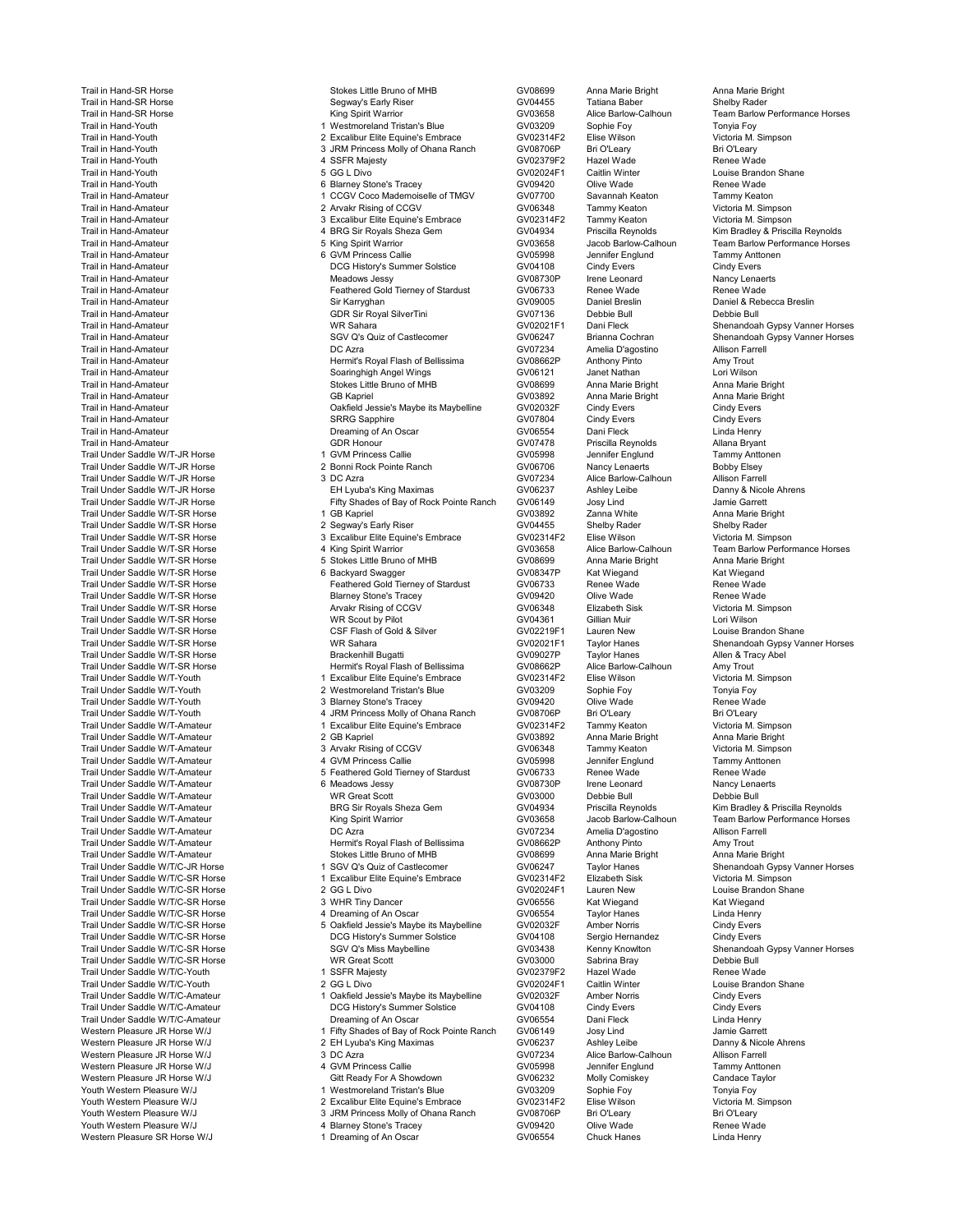Western Pleasure SR Horse W/J **4 GB Kapriel COVID 1999** GV03892 Zanna White Anna Marie Bright Anna Marie Bright<br>1999 - Western Pleasure SR Horse W/J **6 March 2010 1999 - State Anna Marie Bright Anna Marie Bright Anna Marie** Western Pleasure SR Horse W/J 5 Backyard Swagger COV08347P Kat Wiegand Kat Wiegand Kat Wiegand<br>GV09420 Olive Wade GV Renee Wade Renee Wade Western Pleasure SR Horse W/J 6 Blarney Stone's Tracey GV09420 Olive Wade Renee Wade Western Pleasure SR Horse W/J Arvakr Rising of CCGV GV06348 Elizabeth Sisk Victoria M. Simpson Western Pleasure SR Horse W/J CSF Flash of Gold & Silver Companies COVID-1990 COVID-1990 Louise Brandon Shane<br>Companies Brandon Shane Gold & Silver GV02219F1 Lauren New Louise Brandon Shane Bright<br>Western Pleasure SR Horse Western Pleasure SR Horse W/J Stokes Little Bruno of MHB GV08699 Anna Marie Bright Anna Marie Bright Anna Marie B<br>Western Pleasure SR Horse W/J Sequay's Early Riser Shelby Rader Shelby Rader Shelby Rader Western Pleasure SR Horse W/J Segway's Early Riser GV04455 Shelby Rader Shelby Rader Amateur Western Pleasure W/J 2 GVM Princess Callie 2000 CV05998 Jennifer Englund Tammy Anttonen<br>Amateur Western Pleasure W/J 2 GVM Princess Callie GV05998 Jennifer Englund Tammy Anttonen<br>Amateur Western Pleasure W/J 3 Mead Amateur Western Pleasure W/J 3 Meadows Jessy GV08730P Irene Leonard Nancy Lenaerts Amateur Western Pleasure W/J 6 Arvakr Rising of CCGV 6348 Tammy Keaton COV 6348 Tammy Keaton COV<br>4 GV04934 Priscilla Reynolds COV 6 GRG Sir Royals Sheza Gem Amateur Western Pleasure W/J 6 BRG Sir Royals Sheza Gem Correct Communication of the Structure of the Structur<br>Amateur Western Pleasure W/J King Spirit Warrior (GV03658 Jacob Barlow-Calhoun Team Barlow Performance Horse Amateur Western Pleasure W/J **King Spirit Warrior** CV03658 Jacob Barlow-Calhoun Team Barlow Performance Horses<br>Amateur Western Pleasure W/J CAzra DC Azra CV07234 Amelia D'agostino Allison Farrell Amateur Western Pleasure W/J DC Azra GV07234 Amelia D'agostino Allison Farrell Amateur Western Pleasure W/J<br>Amateur Western Pleasure W/J **Hermit's Royal Flash of Bellissima** GV08662P Anthony Pinto Amy Trout<br>Amateur Western Pleasure W/J Stokes Little Bruno of MHB GV08699 Anna Marie Bright Anna Marie B Green Horse W/T Western Pleasure 1 2006 1 Bonni Rock Pointe Ranch 1 2006 2006 2006 2012<br>Green Horse W/T Western Pleasure 1 Bonni Rock Pointe Ranch 1 2006 2006 2006 2012<br>Green Horse W/T Western Pleasure 2 DC Azra 2 DC Azra Green Horse W/T Western Pleasure Creen Areas and the 2 DC Azra Creen Creen Creen Alice Barlow-Calhoun Allison Farrell<br>Green Horse W/T Western Pleasure 2 DC Azra 2 DC Azra Gem GV07234 Alice Barlow-Calhoun Allison Farrell<br>Gr Green Horse W/T Western Pleasure **3 BRG Sir Royals Sheza Gem** GV04934 Priscilla Reynolds Kim Bradley & P<br>3 Green Horse W/T Western Pleasure **3 A Git Ready For A Showdown** GV06232 Molly Comiskey Candace Taylor Green Horse W/T Western Pleasure SD Stue SO Blue GV06011P Nathan & Gretchen Millwood Nathan & Gretchen Millwood<br>Muth Western Horsemanship W/J Sonyia Foy 1990 Sophie Foy Sophie Foy Sophie Foy Tonyia Foy Youth Western Horsemanship W/J 1 Westmoreland Tristan's Blue GV03209 Sophie Foy Tonyia Foy Youth Western Horsemanship W/J 2 Excalibur Elite Equine's Embrace CV02314F2 Elise Wilson Victoria M.<br>19 Youth Western Horsemanship W/J 3 JRM Princess Molly of Ohana Ranch GV08706P Bri O'Leary Bri O'Leary Youth Western Horsemanship W/J 4 Blarney Stone's Tracey GV09420 Olive Wade Renee Wade<br>Amateur Western Horsemanship W/J 1 Excalibur Elite Equine's Embrace GV02314F2 Tammy Keaton Amateur Western Horsemanship W/J 1 Excalibur Elite Equine's Embrace GV02314F2 Tammy Keaton Victoria M. Simpson<br>1 Expedient American Structure of Communication Communication Communication of Communication of Simpson Antto<br>1 Amateur Western Horsemanship W/J 2 GVM Princess Callie CV05998 Jennifer Englund Tammy Anttonen<br>Amateur Western Horsemanship W/J 3 Arvakr Rising of CCGV GV06348 Tammy Keaton Victoria M. Simpson Amateur Western Horsemanship W/J 3 Arvakr Rising of CCGV 66348 Tammy Keaton Victoria M. Simpson (Victoria M. Simpson<br>Amateur Western Horsemanship W/J 4 King Spirit Warrior (GV03658 Jacob Barlow-Calhoun Team Barlow Performa Amateur Western Horsemanship W/J 4 King Spirit Warrior GV03658 Jacob Barlow-Calhoun Team Barlow Performance Horses Amateur Western Horsemanship W/J 5 Hermit's Royal Flash of Bellissima GV08662P Anthony Pinto Amy Trout Amateur Western Horsemanship W/J **Amateur Western Horsemanship W/J** 6 Meadows Jessy Consumer CONSTONE IRENE CONSTONER<br>Amateur Western Horsemanship W/J **6 Meadows Jessy GV08730P** Irene Leonard Nancy Lenaerts<br>Amateur Western Amateur Western Horsemanship W/J BRG Sir Royals Sheza Gem GV04934 Priscilla Reynolds Kim Bradley & Priscilla Reynolds<br>Amateur Western Horsemanship W/J DC Azra DC Azra Gem GV07234 Amelia D'agostino Allison Farrell Amateur Western Horsemanship W/J DC Azra DOC Azra COVO7234 Amelia D'agostino Allison Farrell<br>Amateur Western Horsemanship W/J Stokes Little Bruno of MHB GV08699 Anna Marie Bright Anna Marie Bright Amateur Western Horsemanship W/J Stokes Little Bruno of MHB GV08699 Anna Marie Bright Anna Marie I<br>Amateur Western Horsemanship W/J Dreaming of An Oscar GV06554 Chuck Hanes Amateur Western Horsemanship W/J Dreaming of An Oscar GV06554 Chuck Hanes CHuck Hanes Linda Henry Chuck Hanes Linda Henry Chuck Hanes Linda Henry Chuck Hanes Linda Henry Chuck Hanes Linda Henry Chuck Hanes Linda Henry Henr Western Pleasure JR Horse W/J/L 1 SGV Q's Quiz of Castlecomer CV06247 Taylor Hanes Shenandoah Gypsy Vanner Horses<br>1 Shenandoah Gypsy Vanner Horses SSFR Majesty Shenandoad GV02379F2 Hazel Wade Renee Wade Youth Western Pleasure W/J/L 1 SSFR Majesty GV02379F2 Hazel Wade Renee Wade Youth Western Pleasure W/J/L **All 2 COM A CONSTAND CONSTAND CONSTAND C**ONSTAND Caitlin Winter Louise Brandon Shane<br>2 GV06554 Taylor Horse Wall Clinda Henry (India Henry 1 Dreaming of An Oscar Constant Constant Constant Tay Western Pleasure SR Horse W/J/L 1 Dreaming of An Oscar Company Company Company Company of An Oscar Company Company<br>Mestern Pleasure SR Horse W/J/L 1 2 WHR Tiny Dancer Company Company Company Company Company of An Oscar Com Western Pleasure SR Horse W/J/L 2 WHR Tiny Dancer GV06556 Kat Wiegand Kat Wiegand Western Pleasure SR Horse W/J/L 3 GG L Divo 3 GG L Divo<br>Western Pleasure SR Horse W/J/L 4 Excalibur Elite Equine's Embrace GV02314F2 Elizabeth Sisk Victoria M. Simpson Western Pleasure SR Horse W/J/L 5 SSFR Majesty 6 Stock CV02379F2 Hazel Wade Renee Wad<br>GV04108 Cindy Evers Cindy Fyers Cindy Fyers 6 DCG History's Summer Solstice GV04108 Cindy Evers Cindy Fyers Western Pleasure SR Horse W/J/L 6 DCG History's Summer Solstice GV04108 Cindy Evers Cindy Evers Cindy Evers Cindy Evers Cindy Evers Cindy Evers Cindy Evers Cindy Evers Cindy Evers Cindy Evers Cindy Evers Cindy Evers Cindy Western Pleasure SR Horse W/J/L **Carry Communist Communist Communist Communist Communist Communist Communist Com**<br>Amateur Western Pleasure W/J/L **Amber 10 and State Communist Communist Communist Communist Communist Communi** Amateur Western Pleasure W/J/L 1 Dreaming of An Oscar CV06554 Dani Fleck Linda Henry<br>Amateur Western Pleasure W/J/L 2 DCG History's Summer Solstice GV04108 Cindy Evers Cindy Evers Amateur Western Pleasure W/J/L 2 DCG History's Summer Solstice CV04108 Cindy Evers Cindy Evers Cindy Evers Cindy Evers Cindy Evers Cindy Evers Cindy Evers Cindy Evers Cindy Evers 3 Oakfield Jessie's Maybe its Maybelline GV Youth Western Horsemanship W/J/L 1 GG L Divo 1 Company CV02024F1 Caitlin Winter Louise Brand<br>1 SSFR Majesty COV02379F2 Hazel Wade Renee Wade Youth Western Horsemanship W/J/L 2 SSFR Majesty 2 2 SSFR Majesty GV02379F2 Hazel Wade Renee Wade Renee Wade Renee Wade Renee Wade Renee Wade Renee Wade Renee Wade Renee Wade Renee Wade Renee Wade Renee Wade Renee Wade Rene Amateur Western Horsemanship W/J/L 1 Dreaming of An Oscar Casar CV06554 Dani Fleck Linda Henry<br>1 Dreaming Orient Danis Dreaming Oriental Dreaming of An Oscar Colstice CV04108 Cindy Evers Cindy Evers Cindy Amateur Western Horsemanship W/J/L 2 DCG History's Summer Solstice and CV04108 Cindy Evers Cindy Evers Cindy Evers<br>Amateur Western Horsemanship W/J/L 2 DCG History's Summer Solstice GV02032F Amber Norris Cindy Evers Cindy Amateur Western Horsemanship W/J/L (Dakfield Jessie's Maybe its Maybelline GV02032F Amber Norris Cindy Evers<br>1 Backyard Swagger (GV08347P Kat Wiegand Kat Wiegand W/T Ranch Pleasure 1 Backyard Swagger GV08347P Kat Wiegand Kat Wiegand W/T Ranch Pleasure 2 Westmoreland Tristan's Blue GV03209 Sophie Foy Tonyia Foy W/T Ranch Pleasure **4 Fifty Shades of Bay of Rock Pointe Ranch** GV06149 Josy Lind Jamie Garrett<br>4 Fifty Shades of Bay of Rock Pointe Ranch Alice Barlow-Calhoun Allison Farrell W/T Ranch Pleasure 5 DC Azra GV07234 Alice Barlow-Calhoun Allison Farrel W/T Ranch Pleasure GB Kapriel GV03892 Zanna White Anna Marie Bright Ranch Pleasure 1 WHR Tiny Dancer 1 WHR Tiny Dancer CV06556 Kat Wiegand Kat Wiegand Kat Wiegand CV02024F1 Lauren New Ranch Pleasure 2 GG L Divo 2 GG L Divo GV02024F1 Lauren New Louise Brandon Shane<br>2 GC Lauren New GY02314F2 Elizabeth Sisk Victoria M. Simpson Ranch Pleasure 3 Excalibur Elite Equine's Embrace GV02314F2 Elizabeth Sisk Victoria M. Simpson Cover 1997<br>19 A Dreaming of An Oscar GV06554 Taylor Hanes Linda Henry Ranch Pleasure 4 Dreaming of An Oscar GV06554 Taylor Hanes Linda Henry W/T Ranch Riding 1 Segway's Early Riser GV04455 Shelby Rader Shelby Rader W/T Ranch Riding and Control of The Care of Bay of Presence of Bay of Rock Pointe Ranch GV06149 Josy Lind Jamie Garrett<br>2 Fifty Shades of Bay of Rock Pointe Ranch GV06149 Josy Lind Jamie Garrett<br>2 GV03892 Zanna White Anna W/T Ranch Riding 3 GB Kapriel GV03892 Zanna White Anna Marie Bright W/T Ranch Riding 4 Arvakr Rising of CCGV GV06348 Savannah Keaton Victoria M. Simpson W/T Ranch Riding Company of Backyard Swagger (GV08347P Kat Wiegand Kat Wiegand Kat Wiegand Company & Nicole Ahrens<br>M/T Ranch Riding Company & Nicole Ahrens (EH Lyuba's King Maximas CV06237 Ashley Leibe Company & Nicole Ahr W/T Ranch Riding EH Lyuba's King Maximas GV06237 Ashley Leibe Danny & Nicole Ahre<br>W/T Ranch Riding JRM Princess Molly of Ohana Ranch GV08706P Bri O'Leary Bri W/T Ranch Riding CSF Flash of Gold & Silver GV02219F1 Lauren New Louise Brandon Shane W/T Ranch Riding Communication Supervention of the Sanch Communication Scheza Gem Communication Communication Scheza Gem GV04934 Priscilla Reynolds Minison Farrell<br>W/T Ranch Riding Communication Scheza DC Azra Communicatio

- 
- 
- 
- Excalibur Elite Equine's Embrace GV02314F2 Elise Wilson Victoria M. Simpson<br>CSF Flash of Gold & Silver CSV02219F1 Lauren New Louise Brandon Shane
- Amateur Western Pleasure W/J 1 Dreaming of An Oscar GV06554 Chuck Hanes Linda Henry
- 
- 
- 
- 
- 
- 
- 
- 
- 
- 
- 
- 
- 
- 
- 
- 
- 
- 
- 
- 
- 
- 
- 
- 
- 
- 
- 
- 
- 
- 
- 
- 
- 
- 
- 
- 
- 
- 
- W/T Ranch Pleasure 3 BRG Sir Royals Sheza Gem GV04934 Priscilla Reynolds Kim Bradley & Priscilla Reynolds<br>3 BRG Sir Royals Sheza Group GV06149 Josy Lind Jamie Garrett Jamie Garrett
	-
- W/T Ranch Pleasure 6 Segway's Early Riser GV04455 Shelby Rader Shelby Rader W/T Ranch Pleasure EH Lyuba's King Maximas GV06237 Ashley Leibe Danny & Nicole Ahrens W/T Ranch Pleasure JRM Princess Molly of Ohana Ranch GV08706P Bri O'Leary Bri O'Leary W/T Ranch Pleasure Communication of COST Arvakr Rising of CCGV COV GV06348 Tammy Keaton Correction M. Simpson<br>M/T Ranch Pleasure Correction of Excalibur Elite Equine's Embrace GV02314F2 Elise Wilson Victoria M. Simpson W/T Ranch Pleasure Excalibur Elite Equine's Embrace GV02314F2 Elise Wilson Victoria M. Simpson W/T Ranch Pleasure GVM Princess Callie GV05998 Jennifer Englund Tammy Anttoner W/T Ranch Pleasure CSF Flash of Gold & Silver GV02219F1 Lauren New Louise Brandon Shane W/T Ranch Pleasure Hermit's Royal Flash of Bellissima GV08662P Anthony Pinto Amy Trout<br>W/T Ranch Pleasure Stokes Little Bruno of MHB GV08699 Anna Marie Bright Ann
	-
	-
	-
	-
	-
	-
	-
- W/T Ranch Riding 5 Westmoreland Tristan's Blue GV03209 Sophie Foy Tonyia Foy
- W/T Ranch Riding The State of the State of State JRM Princess Molly of Ohana Ranch GV08706P Bri O'Leary Bri O'Leary<br>M/T Ranch Riding The State of The State of Excalibur Elite Equine's Embrace GV02314F2 Elise Wilson W/T Ranch Riding Excalibur Elite Equine's Embrace GV02314F2 Elise Wilson Victoria M. Simpson W/T Ranch Riding GVM Princess Callie GV05998 Jennifer Englund Tammy Anttonen
- 

Western Pleasure SR Horse W/J **2** Westmoreland Tristan's Blue GV03209 Sophie Foy Tonyia Foy<br>19 3 BRG Sir Royals Sheza Gem GV04934 Priscilla Reynolds Kim Bradle Amateur Elite Equine's Embrace GV02314F2 Tammy Keaton Victoria M. Simpson<br>1990 - GV06348 Tammy Keaton Victoria M. Simpson Shows Reaton Victoria M. Simpson Amateur Western Pleasure Western Pleasure Wilson Pleasure Wilson Pleasure Prince Control of MHB COV08699 Anna Marie Bright Anna Marie Bright Anna Marie Bright Anna Marie Bright Anna Marie Bright Anna Marie Bright Anna Mari Volks Wolly of Ohana Ranch GV08706P Bri O'Leary Bri O'Leary<br>4 Blarney Stone's Tracey GV09420 GW09420 Olive Wade Renee Wade verwer Pleasure SR Horse GV02314F2 Elizabeth Sisk Victoria M. Si<br>1991 - GV02314F2 Elizabeth Sisk Victoria M. Si<br>1991 - GV02379F2 Hazel Wade Amber Norris Cindy Evers Cindy Evers<br>1 GG L Divo Cindy Evers Computer Califin Winter Califin Computer Calific Cindy Evers Louise Brandon Shane Alice Barlow-Calhoun

Western Pleasure Schemen (COVID-1994 Priscilla Reynolds Min Bradley & Priscilla Reynolds (COVID-1994 Priscilla Reynolds Min Bradley & Priscilla Reynolds (COVID-1994 Priscilla Reynolds Min Bradley & Priscilla Reynolds (COVI 4 Gitt Ready For A Showdown GV06232 Molly Comiskey Candace Taylor<br>SD Blue CV06011P Nathan & Gretchen Millwood Nathan & Gretchen Millwood Western Pleasure SR Horse W/J/L SGV Q's Miss Maybelline GV03438 Kenny Knowlton Shenandoah Gypsy Vanner Horses